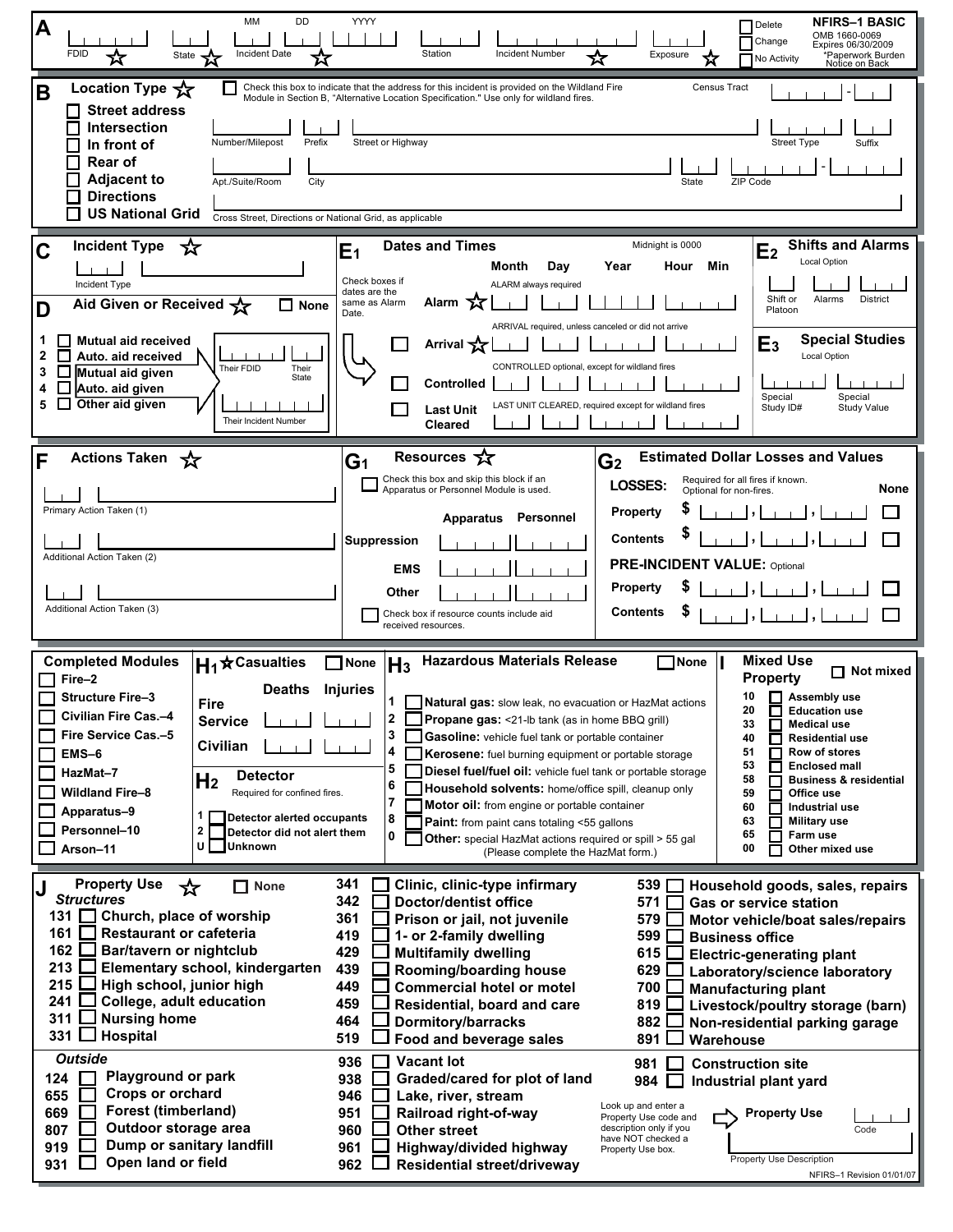| <b>Person/Entity Involved</b><br>K <sub>1</sub>                                                                                                 |                                                                                                                                                                                                                                                                                                                                                                                                                                                                                                                                                                                                                                                                                                                                                                                                                                                                                 |
|-------------------------------------------------------------------------------------------------------------------------------------------------|---------------------------------------------------------------------------------------------------------------------------------------------------------------------------------------------------------------------------------------------------------------------------------------------------------------------------------------------------------------------------------------------------------------------------------------------------------------------------------------------------------------------------------------------------------------------------------------------------------------------------------------------------------------------------------------------------------------------------------------------------------------------------------------------------------------------------------------------------------------------------------|
| Local Option                                                                                                                                    | Business Name (if applicable)<br>Area Code<br>Phone Number                                                                                                                                                                                                                                                                                                                                                                                                                                                                                                                                                                                                                                                                                                                                                                                                                      |
| Check this box if same<br>address as incident<br>Location (Section B).<br>Then skip the three<br>duplicate address<br>lines.                    | Mr., Ms., Mrs.<br><b>First Name</b><br>MI<br>Last Name<br>Suffix<br>Number<br>Street or Highway<br><b>Street Type</b><br>Suffix<br>Prefix                                                                                                                                                                                                                                                                                                                                                                                                                                                                                                                                                                                                                                                                                                                                       |
|                                                                                                                                                 | Post Office Box<br>Apt./Suite/Room<br>City                                                                                                                                                                                                                                                                                                                                                                                                                                                                                                                                                                                                                                                                                                                                                                                                                                      |
|                                                                                                                                                 | ZIP Code<br>State                                                                                                                                                                                                                                                                                                                                                                                                                                                                                                                                                                                                                                                                                                                                                                                                                                                               |
|                                                                                                                                                 | $\Box$ More people involved? Check this box and attach Supplemental Forms (NFIRS-1S) as necessary.                                                                                                                                                                                                                                                                                                                                                                                                                                                                                                                                                                                                                                                                                                                                                                              |
| Owner<br>K <sub>2</sub><br><b>Local Option</b><br>Check this box if same<br>address as incident<br>Location (Section B).<br>Then skip the three | Same as person involved?<br>Then check this box and skip<br>the rest of this block.<br>Business Name (if applicable)<br>Area Code<br>Phone Number<br>MI<br>Last Name<br>Suffix<br>Mr., Ms., Mrs.<br><b>First Name</b>                                                                                                                                                                                                                                                                                                                                                                                                                                                                                                                                                                                                                                                           |
| duplicate address<br>lines.                                                                                                                     | Number<br>Prefix<br>Street or Highway<br><b>Street Type</b><br>Suffix                                                                                                                                                                                                                                                                                                                                                                                                                                                                                                                                                                                                                                                                                                                                                                                                           |
|                                                                                                                                                 | Post Office Box<br>Apt./Suite/Room<br>City<br>ZIP Code<br>State                                                                                                                                                                                                                                                                                                                                                                                                                                                                                                                                                                                                                                                                                                                                                                                                                 |
| <b>Remarks:</b>                                                                                                                                 |                                                                                                                                                                                                                                                                                                                                                                                                                                                                                                                                                                                                                                                                                                                                                                                                                                                                                 |
| Local Option                                                                                                                                    | *PAPERWORK BURDEN DISCLOSURE NOTICE<br><b>NFIRS-1</b><br>Paperwork burden for this form is estimated to average 75 minutes per response. The<br>burden estimate includes the time for reviewing instructions, searching existing data<br>sources, gathering and maintaining the data needed, and completing and submitting<br>the form. You are not required to respond to this collection of information unless a valid<br>OMB control number is displayed in the upper right corner of this form. Send comments<br>regarding the accuracy of the burden estimate and any suggestions for reducing the<br>burden to: Information Collections Management, Department of Homeland Security,<br>Federal Emergency Management Agency, 500 C Street, SW, Washington, DC 20472,<br>Paperwork Reduction Project (1660-0069)<br>NOTE: Do not send your completed form to this address. |
|                                                                                                                                                 | <b>Fire Module Required?</b>                                                                                                                                                                                                                                                                                                                                                                                                                                                                                                                                                                                                                                                                                                                                                                                                                                                    |
|                                                                                                                                                 | Check the box that applies and then complete the Fire Module<br>based on Incident Type, as follows:                                                                                                                                                                                                                                                                                                                                                                                                                                                                                                                                                                                                                                                                                                                                                                             |
|                                                                                                                                                 | $\Box$ Buildings 111<br><b>Complete Fire &amp; Structure Modules</b><br>Special structure 112<br><b>Complete Fire Module &amp;</b><br><b>Section I, Structure Module</b><br>$\Box$ Confined 113-118<br><b>Basic Module Only</b><br><b>Complete Fire &amp; Structure Modules</b><br>Mobile property 120-123<br>$\Box$ Vehicle 130-138<br><b>Complete Fire Module</b><br><b>Complete Fire or Wildland Module</b><br>$\Box$ Vegetation 140-143<br>Outside rubbish fire 150-155<br><b>Basic Module Only</b><br><b>Complete Fire or Wildland Module</b><br>Special outside fire 160<br>Special outside fire 161-163<br><b>Complete Fire Module</b>                                                                                                                                                                                                                                   |
|                                                                                                                                                 | $\Box$ Crop fire 170-173<br><b>Complete Fire or Wildland Module</b><br>ITEMS WITH A A MUST ALWAYS BE COMPLETED!                                                                                                                                                                                                                                                                                                                                                                                                                                                                                                                                                                                                                                                                                                                                                                 |
|                                                                                                                                                 |                                                                                                                                                                                                                                                                                                                                                                                                                                                                                                                                                                                                                                                                                                                                                                                                                                                                                 |
|                                                                                                                                                 | $\Box$ More remarks? Check this box and attach Supplemental Forms (NFIRS–1S) as necessary.                                                                                                                                                                                                                                                                                                                                                                                                                                                                                                                                                                                                                                                                                                                                                                                      |
| Authorization<br>M                                                                                                                              |                                                                                                                                                                                                                                                                                                                                                                                                                                                                                                                                                                                                                                                                                                                                                                                                                                                                                 |
| Officer in charge ID<br>Check box if<br>same as                                                                                                 | Position or rank<br>Assignment<br>Signature<br>Month<br>Day<br>Year                                                                                                                                                                                                                                                                                                                                                                                                                                                                                                                                                                                                                                                                                                                                                                                                             |
| Officer in<br>charge. $\Rightarrow$                                                                                                             | Member making report ID<br>Signature<br>Position or rank<br>Assignment<br>Month<br>Day<br>Year                                                                                                                                                                                                                                                                                                                                                                                                                                                                                                                                                                                                                                                                                                                                                                                  |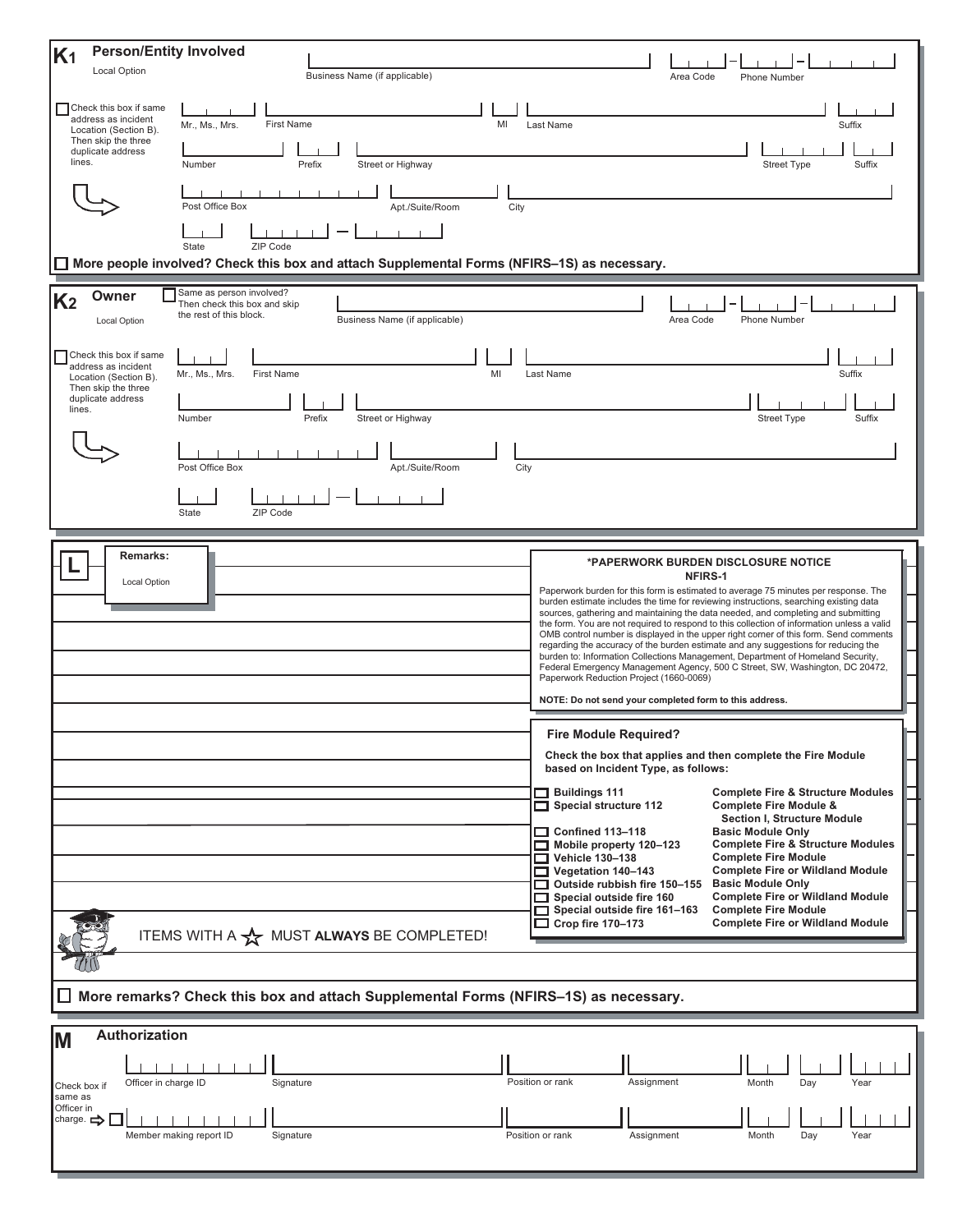| MM<br>Α<br>Incident Date<br><b>FDID</b><br>State                                                                                                                                                    | YYYY<br><b>DD</b>                                        | <b>Incident Number</b><br>Station                                                                                                         | Exposure                                                                                                                  | <b>NFIRS-2 FIRE</b><br>Delete<br>OMB 1660-0069<br>Expires 06/30/2009<br>Change<br>*Paperwork Burden<br>Notice on Back                                                                                                                                                                                                                                                                                        |
|-----------------------------------------------------------------------------------------------------------------------------------------------------------------------------------------------------|----------------------------------------------------------|-------------------------------------------------------------------------------------------------------------------------------------------|---------------------------------------------------------------------------------------------------------------------------|--------------------------------------------------------------------------------------------------------------------------------------------------------------------------------------------------------------------------------------------------------------------------------------------------------------------------------------------------------------------------------------------------------------|
| <b>Property Details</b><br>В<br>B <sub>1</sub><br>Estimated number of residential living units in<br>building of origin whether or not all units<br>became involved                                 | Not Residential                                          | <b>On-Site Materials</b><br>or Products<br>Enter up to three codes. Check one box for each code<br>entered.<br>On-site material (1)       | <b>None</b>                                                                                                               | Complete if there were any significant amounts of<br>commercial, industrial, energy, or agricultural products or<br>or materials on the property, whether or not they became involved<br><b>On-Site Materials</b><br><b>Storage Use</b><br>1 □ Bulk storage or warehousing<br>2 □ Processing or manufacturing<br>3 □ Packaged goods for sale<br>4 <sup>D</sup> Repair or service<br>$U \square$ Undetermined |
| B <sub>2</sub><br>Number of buildings involved                                                                                                                                                      | <b>Buildings not involved</b>                            | On-site material (2)                                                                                                                      |                                                                                                                           | $\Box$ Bulk storage or warehousing<br>$2 \Box$ Processing or manufactor<br>$3 \Box$ Packaged goods for sale<br>$\Box$ Processing or manufacturing<br>$U \square$ Undetermined                                                                                                                                                                                                                                |
| B <sub>3</sub><br>Acres burned (outside fires)                                                                                                                                                      | None<br>Less than one acre                               | On-site material (3)                                                                                                                      |                                                                                                                           | 1 □ Bulk storage or warehousing<br>2 □ Processing or manufacturing<br>$3 \Box$ Packaged goods for sale<br>$4 \Box$ Repair or service<br>$U \square$ Undetermined                                                                                                                                                                                                                                             |
| Ignition<br>D                                                                                                                                                                                       | E <sub>1</sub>                                           | Cause of Ignition X<br>Check box if this is an exposure report.                                                                           | Skip to                                                                                                                   | Human Factors $\sqrt{\phantom{a}}$<br>E <sub>3</sub><br><b>Contributing to Ignition</b>                                                                                                                                                                                                                                                                                                                      |
| D <sub>1</sub><br>Area of fire origin                                                                                                                                                               | 1<br>$\overline{\mathbf{2}}$                             | <b>Intentional</b><br><b>Unintentional</b>                                                                                                | Section G                                                                                                                 | Check all applicable boxes<br>$\square$ None<br>1 Asleep                                                                                                                                                                                                                                                                                                                                                     |
| D <sub>2</sub><br>Heat source                                                                                                                                                                       | $\mathbf{3}$<br>4<br>5<br>U                              | Failure of equipment or heat source<br><b>Act of nature</b><br><b>Cause under investigation</b><br>Cause undetermined after investigation |                                                                                                                           | 2 □ Possibly impaired by<br>alcohol or drugs<br>3 □Unattended person<br>4 Possibly mentally disabled                                                                                                                                                                                                                                                                                                         |
| $D_3$<br>Item first ignited<br>confined to object of origin.                                                                                                                                        | E <sub>2</sub><br>Check box if fire spread was           | Factors Contributing to Ignition ☆ □ None                                                                                                 |                                                                                                                           | 5 <b>OPhysically disabled</b><br>6 Multiple persons involved<br>$7 \Box$ Age was a factor                                                                                                                                                                                                                                                                                                                    |
| D <sub>4</sub><br>Type of material first ignited                                                                                                                                                    | Required only if item first<br>ignited code is 00 or <70 | Factor contributing to ignition (1)<br>Factor contributing to ignition (2)                                                                |                                                                                                                           | <b>Estimated age of</b><br>person involved<br>$1 \square$ Male<br>2 Female                                                                                                                                                                                                                                                                                                                                   |
| <b>Equipment Involved in Ignition</b><br>F <sub>1</sub>                                                                                                                                             | F <sub>2</sub>                                           | <b>Equipment Power Source</b>                                                                                                             | G                                                                                                                         | <b>Fire Suppression Factors</b><br><b>None</b>                                                                                                                                                                                                                                                                                                                                                               |
| $\Box$ None $\Box$<br>If equipment was not involved, skip to<br>Section G<br>Equipment Involved                                                                                                     |                                                          | <b>Equipment Power Source</b><br><b>Equipment Portability</b>                                                                             | Enter up to three codes.<br>Fire suppression factor (1)                                                                   |                                                                                                                                                                                                                                                                                                                                                                                                              |
| Brand<br>Model                                                                                                                                                                                      | F <sub>3</sub><br>1                                      | <b>Portable</b>                                                                                                                           | Fire suppression factor (2)                                                                                               |                                                                                                                                                                                                                                                                                                                                                                                                              |
| <b>Stationary</b><br>2<br>Serial #<br>Portable equipment normally can be moved by<br>one or two persons, is designed to be used in<br>multiple locations, and requires no tools to install.<br>Year |                                                          | Fire suppression factor (3)                                                                                                               |                                                                                                                           |                                                                                                                                                                                                                                                                                                                                                                                                              |
|                                                                                                                                                                                                     |                                                          |                                                                                                                                           |                                                                                                                           |                                                                                                                                                                                                                                                                                                                                                                                                              |
| <b>Mobile Property Involved</b><br>H <sub>1</sub>                                                                                                                                                   | $\Box$ None<br>H <sub>2</sub>                            | <b>Mobile Property Type and Make</b>                                                                                                      | <b>Local Use</b>                                                                                                          |                                                                                                                                                                                                                                                                                                                                                                                                              |
| Not involved in ignition, but burned<br>$\mathbf{1}$<br>Involved in ignition, but did not burn<br>2                                                                                                 | Mobile property type                                     |                                                                                                                                           |                                                                                                                           | $\Box$ Pre-Fire Plan Available<br>Some of the information presented in this report may be<br>based upon reports from other agencies:                                                                                                                                                                                                                                                                         |
| 3<br>Involved in ignition and burned<br>Mobile property make<br>Mobile property model<br>Year                                                                                                       |                                                          |                                                                                                                                           | <b>Arson report attached</b><br><b>Police report attached</b><br><b>Coroner report attached</b><br>Other reports attached |                                                                                                                                                                                                                                                                                                                                                                                                              |
| License Plate Number<br><b>VIN</b><br>State                                                                                                                                                         |                                                          |                                                                                                                                           |                                                                                                                           |                                                                                                                                                                                                                                                                                                                                                                                                              |
| Structure fire? Please be sure to complete the Structure Fire form (NFIRS-3).                                                                                                                       |                                                          |                                                                                                                                           |                                                                                                                           | NFIRS-2 Revision 01/01/07                                                                                                                                                                                                                                                                                                                                                                                    |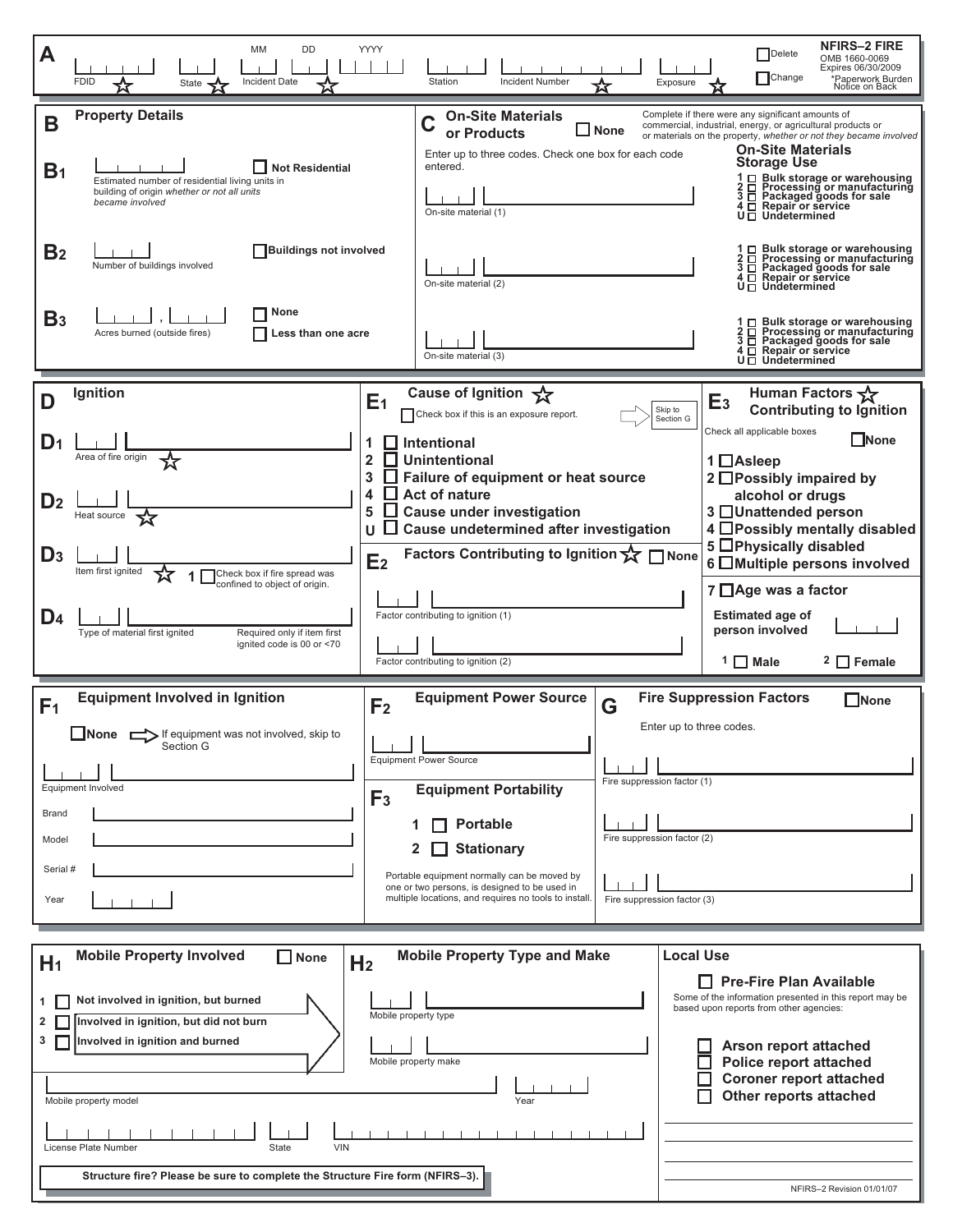Paperwork burden for this form is estimated to average 75 minutes per response. The burden estimate includes the time for reviewing instructions, searching existing data sources, gathering and maintaining the data needed, and completing and submitting the form. You are not required to respond to this collection of information unless a valid OMB control number is displayed in the upper right corner of this form. Send comments regarding the accuracy of the burden estimate and any suggestions for reducing the burden to: Information Collections Management, Department of Homeland Security, Federal Emergency Management Agency, 500 C Street, SW, Washington, DC 20472, Paperwork Reduction Project (1660-0069)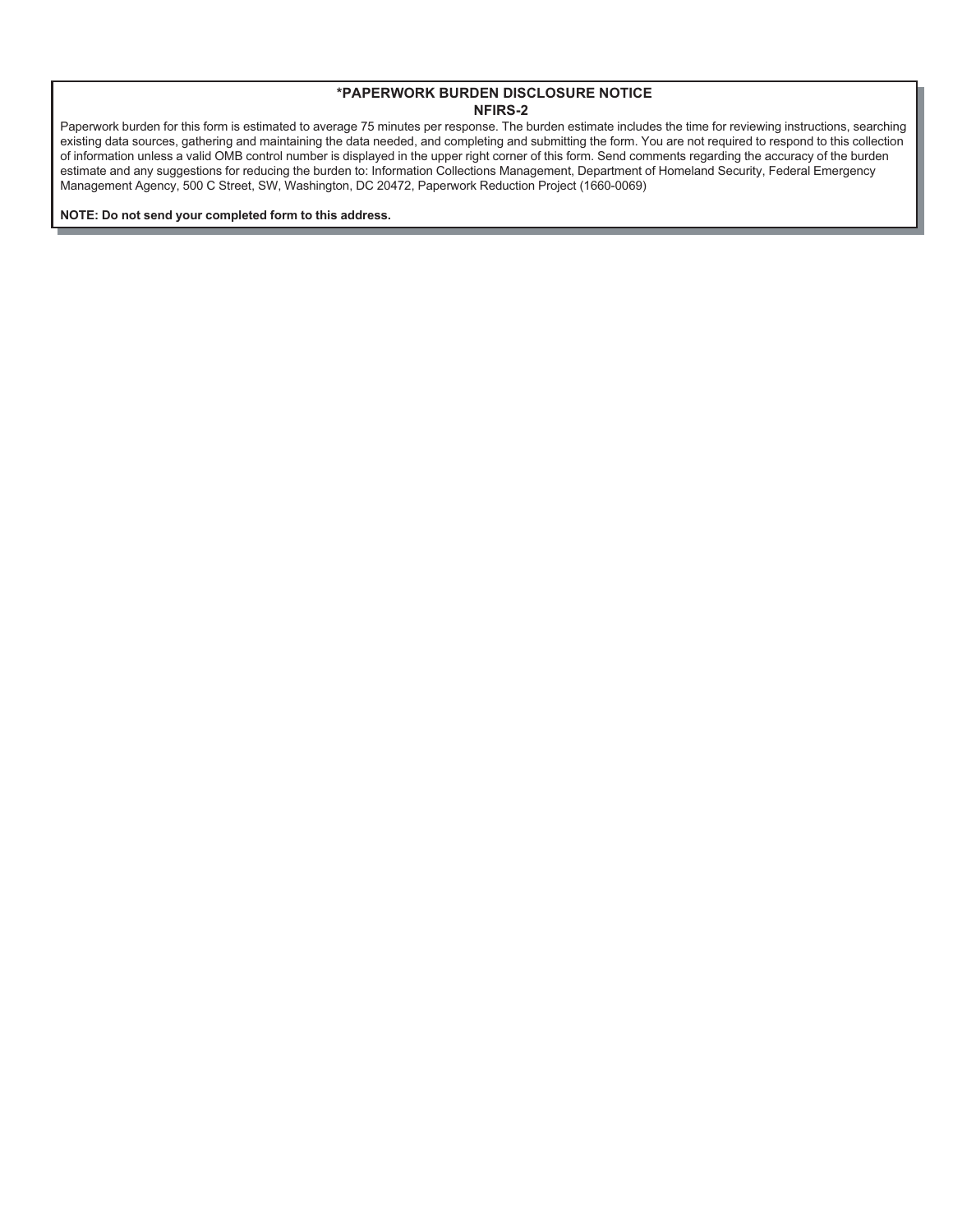| <b>Structure Type</b><br>*<br>$\mathbf{I_2}$<br>$\mathbf{I}$<br>If fire was in an enclosed building or a<br>portable/mobile structure, complete the<br>rest of this form.<br>□Enclosed building<br>2<br>$\Box$ Portable/mobile structure<br>3<br>Open structure<br>□ Air-supported structure<br>5<br>$\boldsymbol{\mathsf{\Pi}}$ Tent<br>6<br>Open platform (e.g., piers)<br>Underground structure (work areas)<br>$0$ $\Box$ Other<br>8<br>Connective structure (e.g., fences)<br>0<br>$\Box$ Other type of structure                                                                                                                                                                                                                                 | <b>Building</b><br><b>Building Status</b><br>☆<br>l3<br>Height<br>Count the roof as part of the<br>highest story.<br>1 □ Under construction<br>2 □ Occupied & operating<br>3 Idle, not routinely used<br>Total number of stories at or<br>above grade<br>4 JUnder major renovation<br>5 Vacant and secured<br>$6\Box$ Vacant and unsecured<br>7 Being demolished<br>Total number of stories<br>below grade<br>U Undetermined                                                                | ☆<br>Main Floor Size<br>NFIRS-3<br><b>STRUCTURE FIRE</b><br>OMB 1660-0069<br>Expires 06/30/2009<br>*Paperwork Burden<br>Notice on Back<br>Total square feet<br><b>OR</b><br>BY<br>Length in feet<br>Width in feet                                                                                                                                                                                                                                                                                                                                                                                                                                                                                                                                            |
|--------------------------------------------------------------------------------------------------------------------------------------------------------------------------------------------------------------------------------------------------------------------------------------------------------------------------------------------------------------------------------------------------------------------------------------------------------------------------------------------------------------------------------------------------------------------------------------------------------------------------------------------------------------------------------------------------------------------------------------------------------|---------------------------------------------------------------------------------------------------------------------------------------------------------------------------------------------------------------------------------------------------------------------------------------------------------------------------------------------------------------------------------------------------------------------------------------------------------------------------------------------|--------------------------------------------------------------------------------------------------------------------------------------------------------------------------------------------------------------------------------------------------------------------------------------------------------------------------------------------------------------------------------------------------------------------------------------------------------------------------------------------------------------------------------------------------------------------------------------------------------------------------------------------------------------------------------------------------------------------------------------------------------------|
| <b>Fire Origin</b><br>☆<br>J <sub>1</sub><br>J3<br><b>Below</b> grade<br>Story of<br>fire origin<br><b>Fire Spread</b><br>J2<br>If fire spread was confined to object of origin,<br>do not check a box (Ref. Block D3, Fire Module)<br>$2$ $\Box$ Confined to room of origin<br>□Confined to floor of origin<br>3<br>$\overline{4}$ $\Box$ Confined to building of origin<br>5 □ Beyond building of origin                                                                                                                                                                                                                                                                                                                                             | <b>Number of Stories Damaged by Flame</b><br>Count the roof as part of the highest story.<br>Number of stories w/minor damage<br>(1 to 24% flame damage)<br>Number of stories w/significant damage<br>(25 to 49% flame damage)<br>Number of stories w/heavy damage<br>(50 to 74% flame damage)<br>Number of stories w/extreme damage<br>(75 to 100% flame damage)                                                                                                                           | <b>Type of Material Contributing Most</b><br>K<br>to Flame Spread<br>Check if no flame spread OR if<br>Skip to<br>same as Material First Ignited (Block D4,<br>Section L<br>Fire Module) OR if unable to determine.<br>K <sub>1</sub><br>Item contributing most to flame spread<br>K <sub>2</sub><br>Type of material contributing<br>Required only if item<br>most to flame spread<br>contributing code is 00 or <70.                                                                                                                                                                                                                                                                                                                                       |
| Presence of Detectors $\frac{1}{2}$<br>L <sub>3</sub><br>L1<br>(In area of the fire)<br>1<br>Skip to<br>None Present<br><b>Section M</b><br>2<br><b>Present</b><br>3<br>4<br>$\Box$ Undetermined<br>U<br>5<br>6<br><b>Detector Type</b><br>L2<br>7<br>0<br><b>Smoke</b><br>U<br>$\Box$ Heat<br>2<br>П<br><b>Combination smoke and heat</b><br>3<br>L <sub>4</sub><br>Sprinkler, water flow detection<br>4<br>$\mathbf 1$<br>$\mathbf{I}$<br>More than one type present<br>5<br><b>Other</b><br>0<br>$\mathbf{2}$<br><b>Undetermined</b><br>U<br>3<br>U<br>$\mathbf{L}$                                                                                                                                                                                 | <b>Detector Power Supply</b><br><b>Battery only</b><br><b>Hardwire only</b><br>Plug-in<br><b>Hardwire with battery</b><br>Plug-in with battery<br><b>Mechanical</b><br>Multiple detectors & power<br>supplies<br>Other<br><b>Undetermined</b><br><b>Detector Operation</b><br>Fire too small to activate<br>Complete<br>Operated<br><b>Block L5</b><br>Complete<br><b>Failed to operate</b><br><b>Block L6</b><br><b>Undetermined</b>                                                       | <b>Detector Effectiveness</b><br>$L_{5}$<br>Required if detector operated.<br>Alerted occupants, occupants responded<br>1<br>Alerted occupants, occupants failed<br>$\mathbf{2}$<br>to respond<br>There were no occupants<br>3<br><b>Failed to alert occupants</b><br>4<br>U<br><b>Undetermined</b><br><b>Detector Failure Reason</b><br>L <sub>6</sub><br>Required if detector failed to operate<br>Power failure, shutoff, or disconnect<br>1<br>$\mathbf{2}$<br>Improper installation or placement<br>П<br>3<br><b>Defective</b><br>П<br>4<br>$\Box$<br>Lack of maintenance, includes<br>not cleaning<br><b>Battery missing or disconnected</b><br>5<br><b>Battery discharged or dead</b><br>6<br>П<br>0<br><b>Other</b><br><b>Undetermined</b><br>U<br>П |
| <b>Presence of Automatic Extinguishing System</b><br>M <sub>1</sub><br><b>None Present</b><br>N<br><b>Present</b><br>1<br>Complete rest of<br><b>Section M</b><br><b>Partial System Present</b><br>2<br>U<br><b>Undetermined</b><br><b>Type of Automatic Extinguishing System</b><br>M <sub>2</sub><br>Required if fire was within designed range of AES<br>Wet-pipe sprinkler<br>$\mathbf{I}$<br>1<br>$\mathbf{2}$<br>$\Box$<br>Dry-pipe sprinkler<br>Other sprinkler system<br>3<br>I I<br>Dry chemical system<br>4<br>5<br>$\Box$<br>Foam system<br>6<br>$\mathsf{L}$<br>Halogen-type system<br>$\overline{7}$<br>$\Box$<br>Carbon dioxide (CO <sub>2</sub> ) system<br>0<br>Ш<br>Other special hazard system<br>U<br>$\Box$<br><b>Undetermined</b> | <b>Operation of Automatic</b><br>☆<br>M <sub>3</sub><br><b>Extinguishing System</b><br>Required if fire was within designed range<br>Operated/effective (go to M4)<br>1<br>Operated/not effective (go to M4)<br>2<br>Fire too small to activate<br>3<br>Failed to operate (go to M5)<br>4<br><b>Other</b><br>0<br><b>Undetermined</b><br>uΠ<br><b>Number of Sprinkler</b><br>$\mathbf{M}$ 4<br><b>Heads Operating</b><br>Required if system operated<br>Number of sprinkler heads operating | <b>Reason for Automatic</b><br>M <sub>5</sub><br><b>Extinguishing System Failure</b><br>Required if system failed or not effective<br>1<br>$\Box$ System shut off<br>2 Not enough agent discharged<br>Agent discharged but did not<br>3<br>reach fire<br>$\Box$ Wrong type of system<br>4<br>5<br>$\Box$ Fire not in area protected<br>System components damaged<br>6<br><u> 1 I</u><br>7<br>$\Box$ Lack of maintenance<br>8<br><b>Manual intervention</b><br>П<br><b>Other</b><br>0<br>П<br>U<br>□ Undetermined<br>NFIRS-3 Revision 01/01/07                                                                                                                                                                                                                |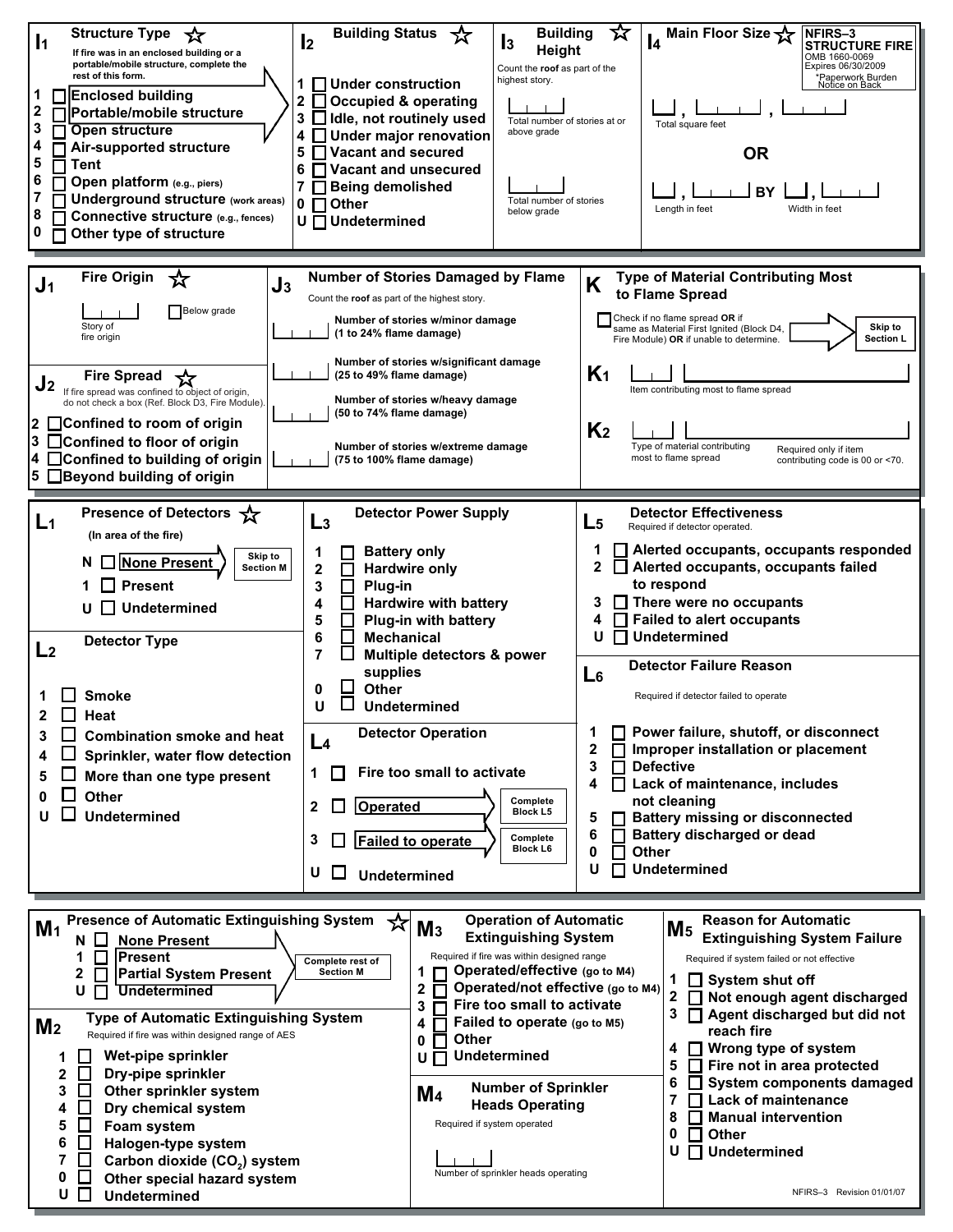Paperwork burden for this form is estimated to average 40 minutes per response. The burden estimate includes the time for reviewing instructions, searching existing data sources, gathering and maintaining the data needed, and completing and submitting the form. You are not required to respond to this collection of information unless a valid OMB control number is displayed in the upper right corner of this form. Send comments regarding the accuracy of the burden estimate and any suggestions for reducing the burden to: Information Collections Management, Department of Homeland Security, Federal Emergency Management Agency, 500 C Street, SW, Washington, DC 20472, Paperwork Reduction Project (1660-0069)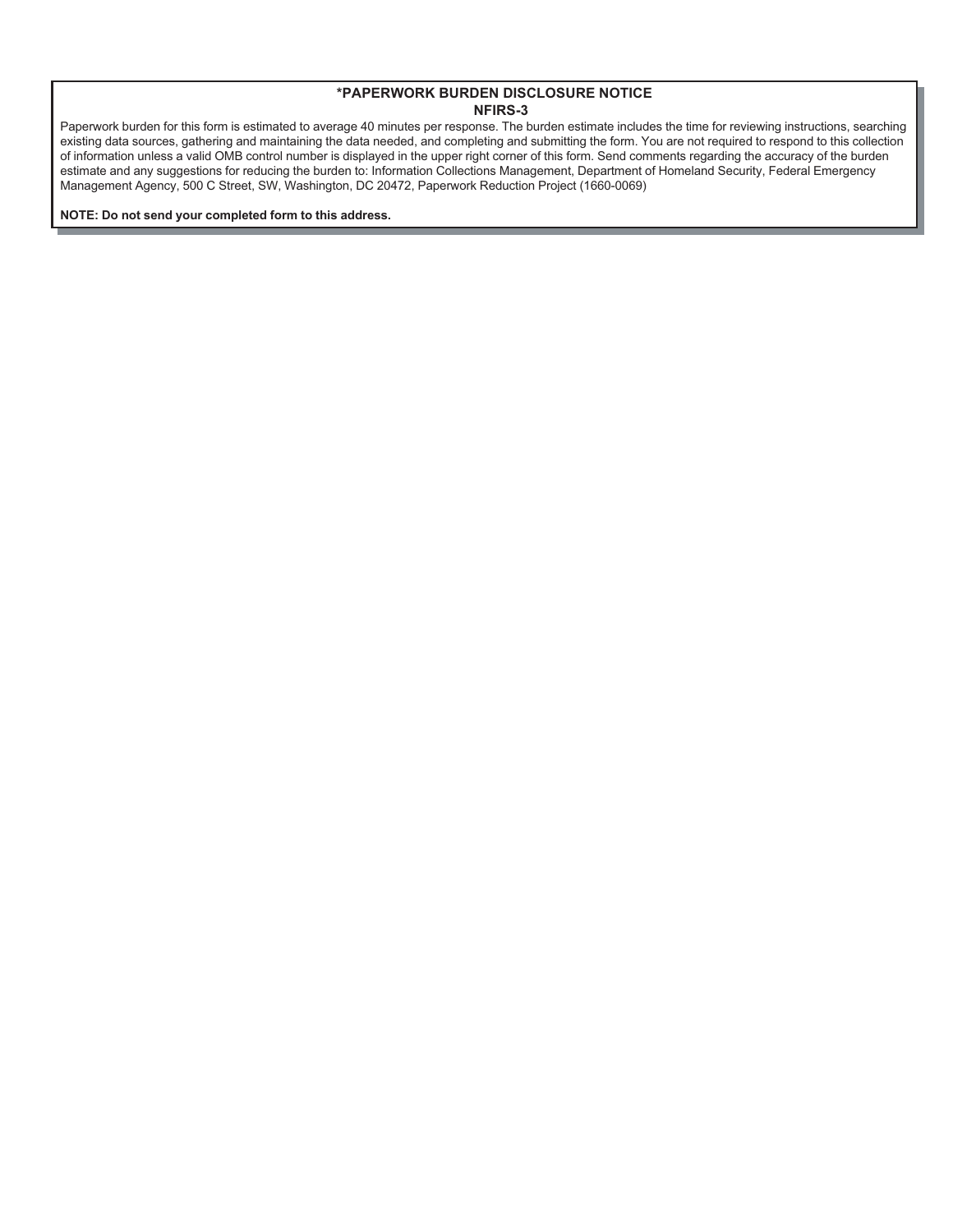| NFIRS-4 CIVILIAN<br>YYYY<br>МM<br>DD<br>A<br>Delete<br><b>FIRE CASUALTY</b><br>OMB 1660-0069<br>Expires 06/30/2009<br>Incident Date<br>State <b>A</b><br>Incident Number<br>Station<br><b>FDID</b><br>Exposure<br>☆<br>Change<br>Paperwork Burden<br>Notice on Back                                                                                                                                                                                         |                                                                                                                                                                                                                                                                                                                                                                                                                                                                                                                                                                                                     |                                                                                                                                                                                                                                                                 |                                                                                                                                                                                                                                                                                                                                                                                                        |                                                                                                                                                               |
|-------------------------------------------------------------------------------------------------------------------------------------------------------------------------------------------------------------------------------------------------------------------------------------------------------------------------------------------------------------------------------------------------------------------------------------------------------------|-----------------------------------------------------------------------------------------------------------------------------------------------------------------------------------------------------------------------------------------------------------------------------------------------------------------------------------------------------------------------------------------------------------------------------------------------------------------------------------------------------------------------------------------------------------------------------------------------------|-----------------------------------------------------------------------------------------------------------------------------------------------------------------------------------------------------------------------------------------------------------------|--------------------------------------------------------------------------------------------------------------------------------------------------------------------------------------------------------------------------------------------------------------------------------------------------------------------------------------------------------------------------------------------------------|---------------------------------------------------------------------------------------------------------------------------------------------------------------|
| <b>Injured Person</b><br>B                                                                                                                                                                                                                                                                                                                                                                                                                                  |                                                                                                                                                                                                                                                                                                                                                                                                                                                                                                                                                                                                     | ☆ Gender<br>1 ■Male                                                                                                                                                                                                                                             | $2$ $\Box$ Female                                                                                                                                                                                                                                                                                                                                                                                      | Casualty<br>C<br><b>Number</b>                                                                                                                                |
| <b>First Name</b>                                                                                                                                                                                                                                                                                                                                                                                                                                           | MI<br>Last Name                                                                                                                                                                                                                                                                                                                                                                                                                                                                                                                                                                                     |                                                                                                                                                                                                                                                                 | Suffix                                                                                                                                                                                                                                                                                                                                                                                                 | <b>Casualty Number</b>                                                                                                                                        |
| E <sub>1</sub><br>Age or Date of Birth<br>D<br>1<br>$\mathbf{2}$<br>3<br>Months (for infants)<br>4<br>Age<br>5<br><b>OR</b><br>0<br>U<br>Date of Birth<br>E <sub>2</sub><br>Year<br>Month<br>Day                                                                                                                                                                                                                                                            | Race<br>$\blacksquare$ White<br>Black, African American<br>Am. Indian, Alaska Native<br>l I Asian<br>Native Hawaiian, Other<br><b>Pacific Islander</b><br>$\Box$ Other, multiracial<br>$\Box$ Undetermined<br><b>Ethnicity</b><br>Hispanic or Latino<br>0 Non Hispanic or Latino                                                                                                                                                                                                                                                                                                                    | <b>Affiliation</b><br>F<br>$\sqcap$ Civilian<br>3<br>П<br><b>Police</b><br><b>Other</b><br>0<br>Date and Time of Injury<br>G<br>Date of Injury<br>Month<br>Day<br>Year                                                                                          | $\Box$ EMS, not fire department<br>Midnight is 0000.<br>Time of Injury<br>Hour<br>Minute                                                                                                                                                                                                                                                                                                               | Severity<br>ኧ<br>Н<br>Minor<br>1<br>2<br><b>Moderate</b><br><b>Severe</b><br>3<br>Life threatening<br>4<br><b>Death</b><br>5<br><b>Undetermined</b><br>П<br>U |
| <b>Cause of Injury</b><br>1 □ Exposed to fire products including flame<br>heat, smoke, and gas<br>Exposed to toxic fumes other than smoke<br>2<br>3<br>$\Box$ Jumped in escape attempt<br>Fell, slipped, or tripped<br>4<br><b>Caught or trapped</b><br>5<br><b>Structural collapse</b><br>6<br>Struck by or contact with object<br>7<br><b>Overexertion or strain</b><br>8<br>$\Box$ Multiple causes<br>9<br>$\Box$ Other<br>0<br>$\Box$ Undetermined<br>U | J<br>Check all applicable boxes<br>$\Box$ Asleep<br>1<br>$\mathbf{2}$<br>$\Box$ Unconscious<br>3<br>4<br>$\mathbf{L}$<br>5<br>6<br>7<br>ப<br>8                                                                                                                                                                                                                                                                                                                                                                                                                                                      | <b>Human Factors</b><br>$\Box$ None<br><b>Contributing to Injury</b><br>Possibly impaired by alcohol<br>Possibly impaired by other drug<br>Possibly mentally disabled<br><b>Physically disabled</b><br><b>Physically restrained</b><br><b>Unattended person</b> | <b>Factors Contributing</b><br>K<br>to Injury<br>Enter up to three contributing factors<br>Contributing factor (1)<br>Contributing factor (2)<br>Contributing factor (3)                                                                                                                                                                                                                               | $\square$ None                                                                                                                                                |
| <b>Activity When Injured</b><br>$\Box$ Escaping<br>1<br>2<br>$\prod$ Rescue attempt<br>3<br>$\overline{\blacksquare}$ Fire control<br>4<br>$\Box$ Return to fire before control<br>5<br>$\overline{\Box}$ Return to fire after control<br>6<br>$\Box$ Sleeping<br>7<br>$\Box$ Unable to act<br>8<br>$\Box$ Irrational act<br>0<br>$\Box$ Other<br>$U$ $\square$ Undetermined                                                                                | <b>Location at Time of Incident</b><br>M <sub>1</sub><br>$\Box$ In area of origin and not involved<br>Not in area of origin and not involved<br>2<br>3<br>Not in area of origin, but involved<br>4<br>In area of origin and involved<br>ш<br><b>Other location</b><br>0<br>U<br>$\Box$ Undetermined<br><b>General Location at Time of Injury</b><br>M <sub>2</sub><br>Skip to<br>1 L I<br>In area of fire origin<br><b>Section N</b><br>$2\Box$<br>In building, but not in area<br>Skip to<br>3 <sub>1</sub><br>Outside, but not in area<br><b>Block M<sub>5</sub></b><br><b>Undetermined</b><br>UΠ |                                                                                                                                                                                                                                                                 | <b>Story at Start of Incident</b><br>M <sub>3</sub><br>Complete ONLY if injury occurred INSIDE<br>Story at start of incident<br><b>Story Where Injury Occurred</b><br>M4<br>Story where injury occurred, if<br>different from M <sub>3</sub><br><b>Specific Location at Time of Injury</b><br>M <sub>5</sub><br>Complete ONLY if casualty NOT in area of origin<br>Specific location at time of injury | Below grade<br>Below grade                                                                                                                                    |
| <b>Primary Apparent Symptom</b><br>N<br>01<br>Smoke only, asphyxiation<br>11<br><b>Burns and smoke inhalation</b><br>$\Box$<br>12<br><b>Burns only</b><br>$\Box$<br>Cut, laceration<br>21<br>33<br>Strain or sprain<br><b>Shock</b><br>96<br>98<br>Pain only<br>Look up a code only if the symptom is NOT found above<br>Primary apparent symptom                                                                                                           | O<br>Head<br>1<br>2<br>3<br><b>Thorax</b><br>Abdomen<br>4<br><b>Spine</b><br>5<br>6<br>7<br>l 1<br>Internal<br>8<br>9                                                                                                                                                                                                                                                                                                                                                                                                                                                                               | <b>Primary Area of Body Injured</b><br>P<br><b>Neck and shoulder</b><br><b>Upper extremities</b><br><b>Lower extremities</b><br><b>Multiple body parts</b>                                                                                                      | <b>Disposition</b><br>Transported to emergency care facility<br>Local option<br><b>Remarks</b>                                                                                                                                                                                                                                                                                                         | NFIRS-4 Revision 01/01/07                                                                                                                                     |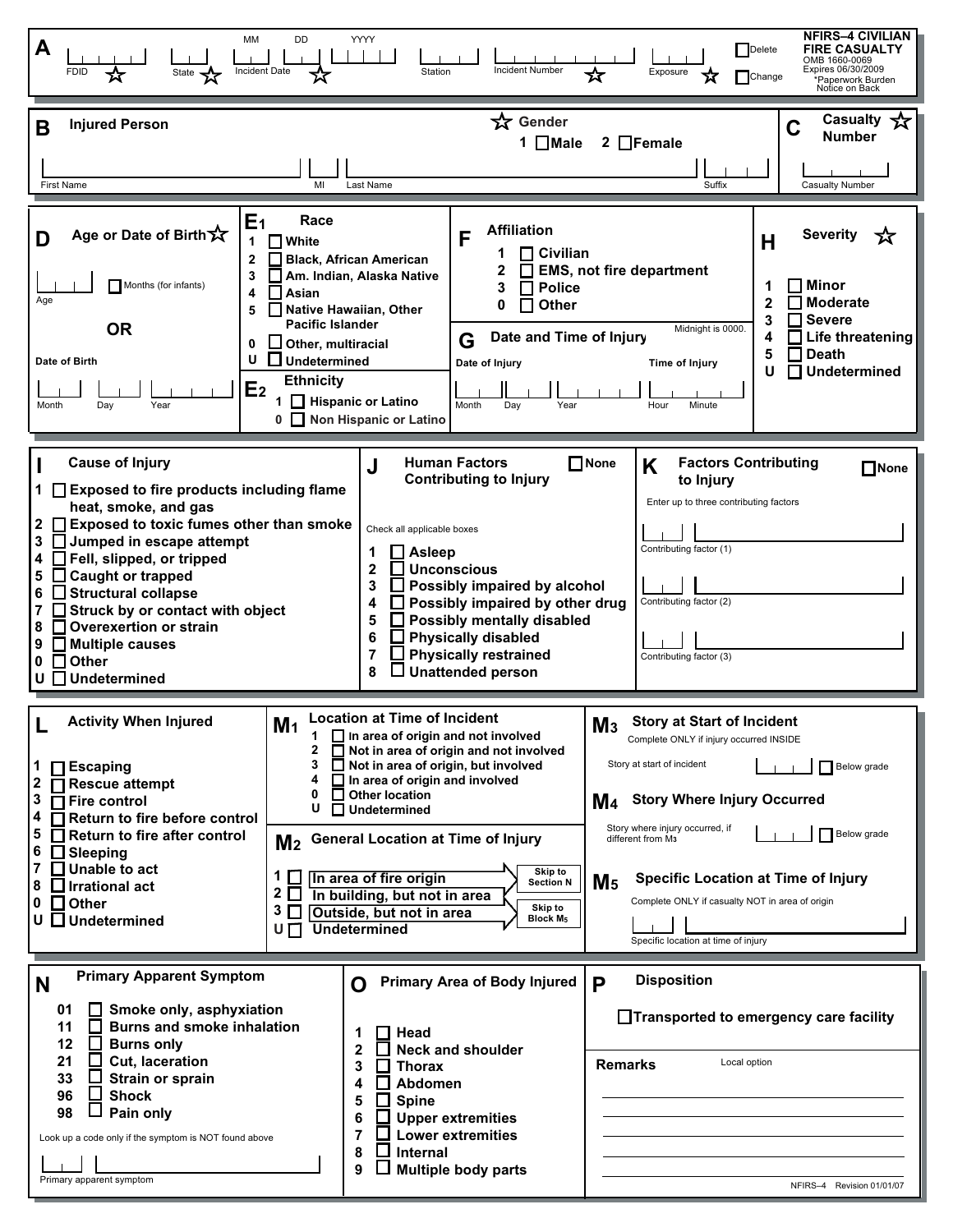Paperwork burden for this form is estimated to average 75 minutes per response. The burden estimate includes the time for reviewing instructions, searching existing data sources, gathering and maintaining the data needed, and completing and submitting the form. You are not required to respond to this collection of information unless a valid OMB control number is displayed in the upper right corner of this form. Send comments regarding the accuracy of the burden estimate and any suggestions for reducing the burden to: Information Collections Management, Department of Homeland Security, Federal Emergency Management Agency, 500 C Street, SW, Washington, DC 20472, Paperwork Reduction Project (1660-0069)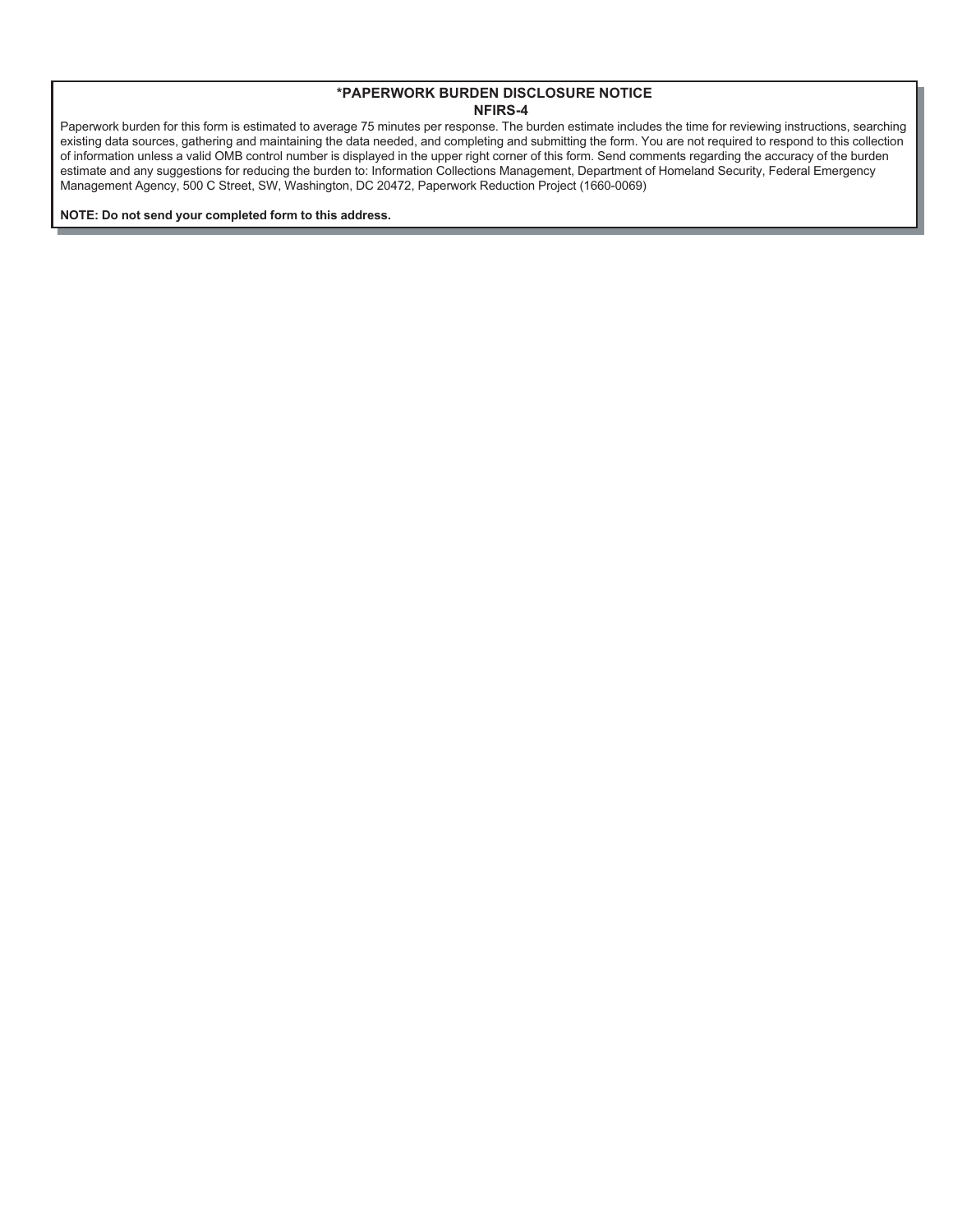| A                                                      | MM<br><b>FDID</b><br>State <b>Y</b>                                                                                                                                                                                                                  | <b>DD</b><br>YYYY<br>Incident Date                                                                                                                                                                                                       | Station<br><b>Incident Number</b>                                                                                                                                           | Exposure<br>☆                                                                                                                                                                                                                                                        | NFIRS-5 FIRE<br>Delete<br><b>SERVICE CASUALTY</b><br>OMB 1660-0069<br>Expires 06/30/2009<br>Change<br>*Paperwork Burden<br>Notice on Back |
|--------------------------------------------------------|------------------------------------------------------------------------------------------------------------------------------------------------------------------------------------------------------------------------------------------------------|------------------------------------------------------------------------------------------------------------------------------------------------------------------------------------------------------------------------------------------|-----------------------------------------------------------------------------------------------------------------------------------------------------------------------------|----------------------------------------------------------------------------------------------------------------------------------------------------------------------------------------------------------------------------------------------------------------------|-------------------------------------------------------------------------------------------------------------------------------------------|
| B                                                      | <b>Injured Person</b><br>First Name<br>MI                                                                                                                                                                                                            | <b>Identification Number</b><br>Last Name                                                                                                                                                                                                | $\Box$ Male $\hat{X}$<br>1<br>$\Box$ Female<br>2                                                                                                                            | $\blacksquare$ Career<br>1<br>C<br><b>Nolunteer</b><br>$\mathbf{2}$<br>Suffix                                                                                                                                                                                        | <b>Casualty Number</b><br><b>Casualty Number</b>                                                                                          |
| D                                                      | Age or Date of Birth $\overleftrightarrow{\mathbf{x}}$<br>Age<br><b>OR</b><br>In years<br>Month                                                                                                                                                      | Date of Birth<br>Day<br>Year                                                                                                                                                                                                             | Date and Time of Injury<br>E<br>Date of Injury<br>Month<br>Day<br>Year                                                                                                      | Midnight is 0000.<br>Time of Injury<br>Hour<br>Minute                                                                                                                                                                                                                | <b>Responses</b><br>F<br>Number of prior responses<br>during past 24 hours                                                                |
| G <sub>1</sub><br>2<br>3<br>4<br>5<br>6<br>7<br>8<br>0 | <b>Usual Assignment</b><br>G <sub>2</sub><br><b>Suppression</b><br><b>EMS</b><br><b>Prevention</b><br><b>Training</b><br>G <sub>3</sub><br><b>Maintenance</b><br><b>Communications</b><br>Administration<br><b>Fire investigation</b><br>l.<br>Other | <b>Rested</b><br><b>Fatigued</b><br>III or injured<br>4<br>Severity $\sqrt{x}$<br>1<br>2<br><b>First aid only</b><br>3<br>4<br>Moderate (lost time)<br>5<br>Severe (lost time)<br>6<br>Life threatening (lost time)<br>7<br><b>Death</b> | <b>Physical Condition Just Prior to Injury</b><br><b>Other</b><br><b>Undetermined</b><br>U<br>l l<br>Report only, including exposure<br>Treated by physician (no lost time) | <b>Taken To</b><br>G <sub>4</sub><br><b>Hospital</b><br>Doctor's office<br><b>Morgue/funeral home</b><br>5<br><b>Residence</b><br>6<br><b>Station or quarters</b><br>Other<br>O<br><b>Activity at Time of Injury</b><br>G <sub>5</sub><br>Activity at time of injury | Not transported                                                                                                                           |
| H <sub>1</sub>                                         | <b>Primary Apparent Symptom</b><br>Primary apparent symptom                                                                                                                                                                                          | $\mathbf{I}$                                                                                                                                                                                                                             | <b>Cause of Firefighter Injury</b>                                                                                                                                          | $\mathbf{I}$ <sub>3</sub>                                                                                                                                                                                                                                            | <b>Object Involved</b><br>$\Box$ None<br>in Injury                                                                                        |
| H <sub>2</sub>                                         | <b>Primary Part of Body Injured</b><br>Primary injured body part                                                                                                                                                                                     | <b>∐ None</b><br>$\mathbf{I}$                                                                                                                                                                                                            | Cause of injury<br><b>Factor Contributing to Injury</b><br>Contributing factor                                                                                              | $\Box$ None                                                                                                                                                                                                                                                          | Object involved in injury                                                                                                                 |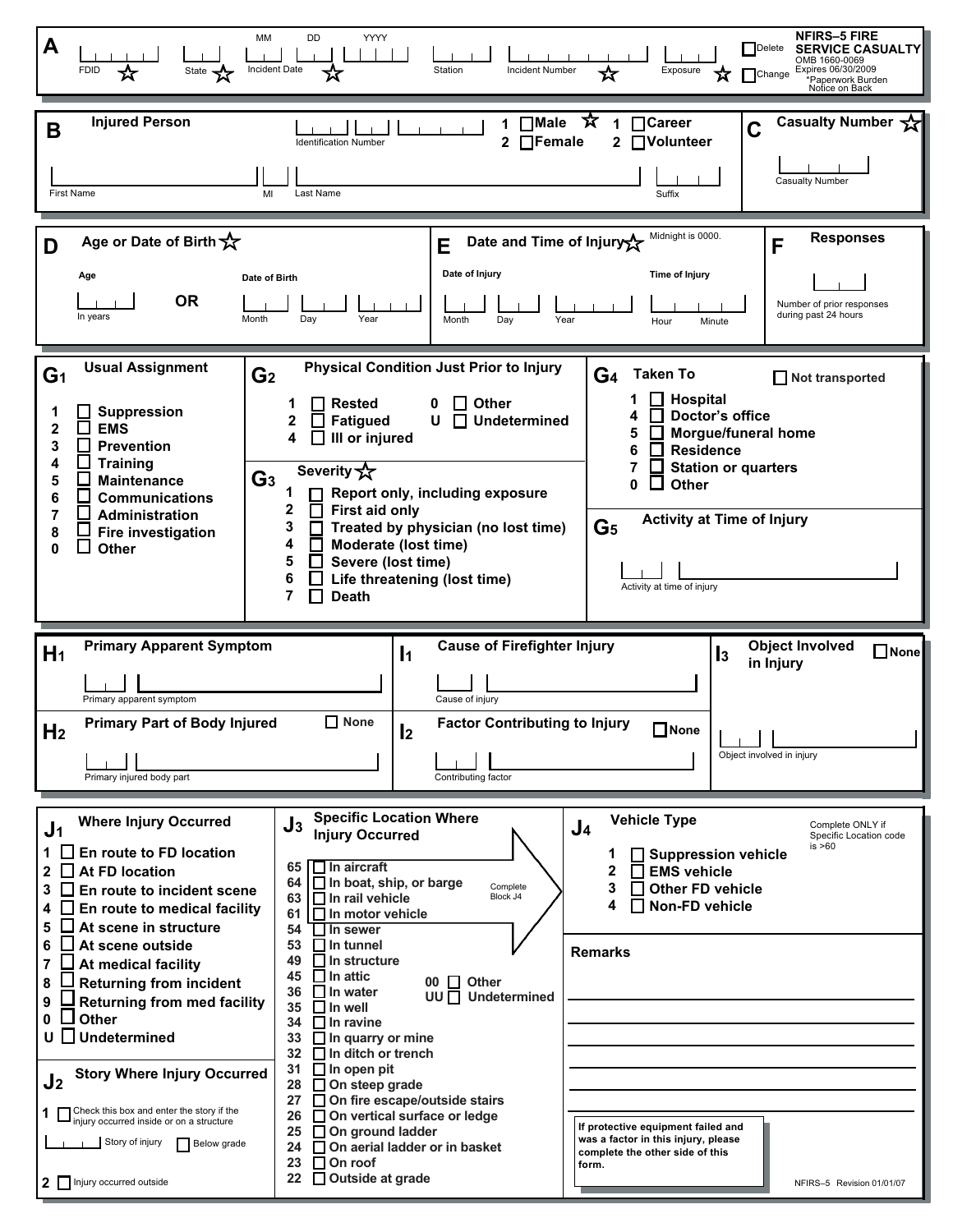| K <sub>1</sub>                                                                                           | Did protective equipment fail and contribute to the injury?<br>Please complete the remainder of this form ONLY if you answer YES.                                                                                                                                                                                                                                                                                                                                                                                                                                                                                                                                                |                                                                                                                                                                                                                                                                                             | NFIRS-5<br>Equipment<br>YL<br>Yes<br>Sequence<br><b>Fire Service</b><br>Number<br>No<br>N<br><b>Casualty</b>                                                                                                                                                                                                                                                                                                                                                                                                                                                                                                                                                                                                                                                                                                                                                                                          |
|----------------------------------------------------------------------------------------------------------|----------------------------------------------------------------------------------------------------------------------------------------------------------------------------------------------------------------------------------------------------------------------------------------------------------------------------------------------------------------------------------------------------------------------------------------------------------------------------------------------------------------------------------------------------------------------------------------------------------------------------------------------------------------------------------|---------------------------------------------------------------------------------------------------------------------------------------------------------------------------------------------------------------------------------------------------------------------------------------------|-------------------------------------------------------------------------------------------------------------------------------------------------------------------------------------------------------------------------------------------------------------------------------------------------------------------------------------------------------------------------------------------------------------------------------------------------------------------------------------------------------------------------------------------------------------------------------------------------------------------------------------------------------------------------------------------------------------------------------------------------------------------------------------------------------------------------------------------------------------------------------------------------------|
| K <sub>2</sub><br>11<br>12<br>13<br>14<br>15<br>16<br>17<br>10<br>31<br>32<br>33<br>34<br>35<br>36<br>37 | <b>Protective Equipment Item</b><br><b>Head or Face Protection</b><br><b>Helmet</b><br><b>Full face protector</b><br>$\Box$<br><b>Partial face protector</b><br>$\mathbf{I}$<br>Goggles/eye protection<br>П<br>Hood<br>Ear protector<br><b>Neck protector</b><br>$\sim$<br>Other<br>$\sim$<br><b>Boots or Shoes</b><br>Knee length boots with steel baseplate and steel toes<br>Knee length boots with steel toes only<br>3/4 length boots with steel baseplate and steel toes<br>3/4 length boots with steel toes only<br>$\mathbf{I}$<br>Boots without steel baseplate and steel toes<br>Safety shoes with steel baseplate and steel toes<br>Safety shoes with steel toes only | Coat, Shirt, or Trousers<br>21<br><b>Protective coat</b><br>22<br><b>Protective trousers</b><br>23<br>Uniform shirt<br>24<br><b>Uniform T-shirt</b><br>25<br><b>Uniform trousers</b><br>26<br>Uniform coat or jacket<br><b>Coveralls</b><br>27<br>28<br>Apron or gown<br><b>Other</b><br>20 | <b>Protective Equipment Problem</b><br>$K_3$<br>Check one box to indicate the main problem that occurred.<br><b>Burned</b><br>11<br>12<br><b>Melted</b><br>21<br>Fractured, cracked or broken<br>22<br><b>Punctured</b><br><b>Scratched</b><br>23<br>24<br><b>Knocked off</b><br>25<br><b>Cut or ripped</b><br>Trapped steam or hazardous gas<br>31<br><b>Insufficient insulation</b><br>32<br>Object fell in or onto equipment item<br>33<br><b>Failed under impact</b><br>41<br>42<br>Face piece or hose detached<br>Exhalation valve inoperative or damaged<br>43<br>Harness detached or separated<br>44<br><b>Regulator failed to operate</b><br>45<br>Regulator damaged by contact<br>46<br>Problem with admissions valve<br>47                                                                                                                                                                  |
| 38<br>30<br>41<br>42<br>43<br>44<br>45<br>46<br>40                                                       | Non-safety shoes<br><b>Other</b><br>$\mathcal{L}$<br><b>Respiratory Protection</b><br><b>SCBA (demand) open circuit</b><br>l I<br>SCBA (positive pressure) open circuit<br>П<br><b>SCBA closed circuit</b><br>П<br>Not self-contained<br>l l<br>Cartridge respirator<br>Dust or particle mask<br><b>Other</b><br>$\mathbf{I}$<br><b>Hand Protection</b>                                                                                                                                                                                                                                                                                                                          |                                                                                                                                                                                                                                                                                             | Alarm failed to operate<br>48<br>Alarm damaged by contact<br>49<br>Supply cylinder or valve failed to operate<br>51<br>Supply cylinder/valve damaged by contact<br>52<br>53<br>Supply cylinder-insufficient air/oxygen<br>94<br>Did not fit properly<br>95<br>Not properly serviced or stored prior to use<br>96<br>Not used for designed purpose<br>Not used as recommended by manufacturer<br>97<br>00<br>Other equipment problem<br>บบ<br><b>Undetermined</b>                                                                                                                                                                                                                                                                                                                                                                                                                                      |
| 51<br>53<br>54<br>55<br>50<br>61<br>62                                                                   | $\Box$ Firefighter gloves with wristlets<br>52 Firefighter gloves without wristlets<br>П<br><b>Work gloves</b><br><b>HazMat gloves</b><br><b>Medical gloves</b><br><b>Other</b><br>$\blacksquare$<br><b>Special Equipment</b><br><b>Proximity suit for entry</b><br><b>Proximity suit for non-entry</b>                                                                                                                                                                                                                                                                                                                                                                          |                                                                                                                                                                                                                                                                                             | <b>Equipment Manufacturer, Model and Serial</b><br>K <sub>4</sub><br><b>Number</b><br>Manufacturer<br>Model<br>Serial Number                                                                                                                                                                                                                                                                                                                                                                                                                                                                                                                                                                                                                                                                                                                                                                          |
| 63<br>64<br>65<br>66<br>67<br>68<br>69<br>71<br>72<br>73<br>74<br>75<br>76<br>77<br>78<br>79<br>70<br>00 | Totally encapsulated, reusable chemical suit<br>П<br>Totally encapsulated, disposable chemical suit<br>Partially encapsulated, reusable chemical suit<br>Partially encapsulated, disposable chemical suit<br><b>Flash protection suit</b><br>Flight or jump suit<br><b>Brush suit</b><br><b>T</b><br><b>Exposure suit</b><br>Life preserver<br>Life belt or ladder belt<br>Personal alert safety system (PASS)<br>Radio distress device<br><b>Personal lighting</b><br>Fire shelter or tent<br>Vehicle safety belt<br>Special equipment, other<br>Protective equipment, other                                                                                                    | Self-contained underwater breathing apparatus (SCUBA)<br>Was the failure of more<br>than one item of protective<br>equipment a factor in the<br>injury? If so, complete an<br>additional page of this<br>form for each piece of<br>failed equipment.                                        | *PAPERWORK BURDEN DISCLOSURE NOTICE<br>NFIRS-5<br>Paperwork burden for this form is estimated to average 75 minutes per response. The<br>burden estimate includes the time for reviewing instructions, searching existing data<br>sources, gathering and maintaining the data needed, and completing and submitting<br>the form. You are not required to respond to this collection of information unless a valid<br>OMB control number is displayed in the upper right corner of this form. Send comments<br>regarding the accuracy of the burden estimate and any suggestions for reducing the<br>burden to: Information Collections Management, Department of Homeland Security,<br>Federal Emergency Management Agency, 500 C Street, SW, Washington, DC 20472,<br>Paperwork Reduction Project (1660-0069)<br>NOTE: Do not send your completed form to this address.<br>NFIRS-5 Revision 01/01/07 |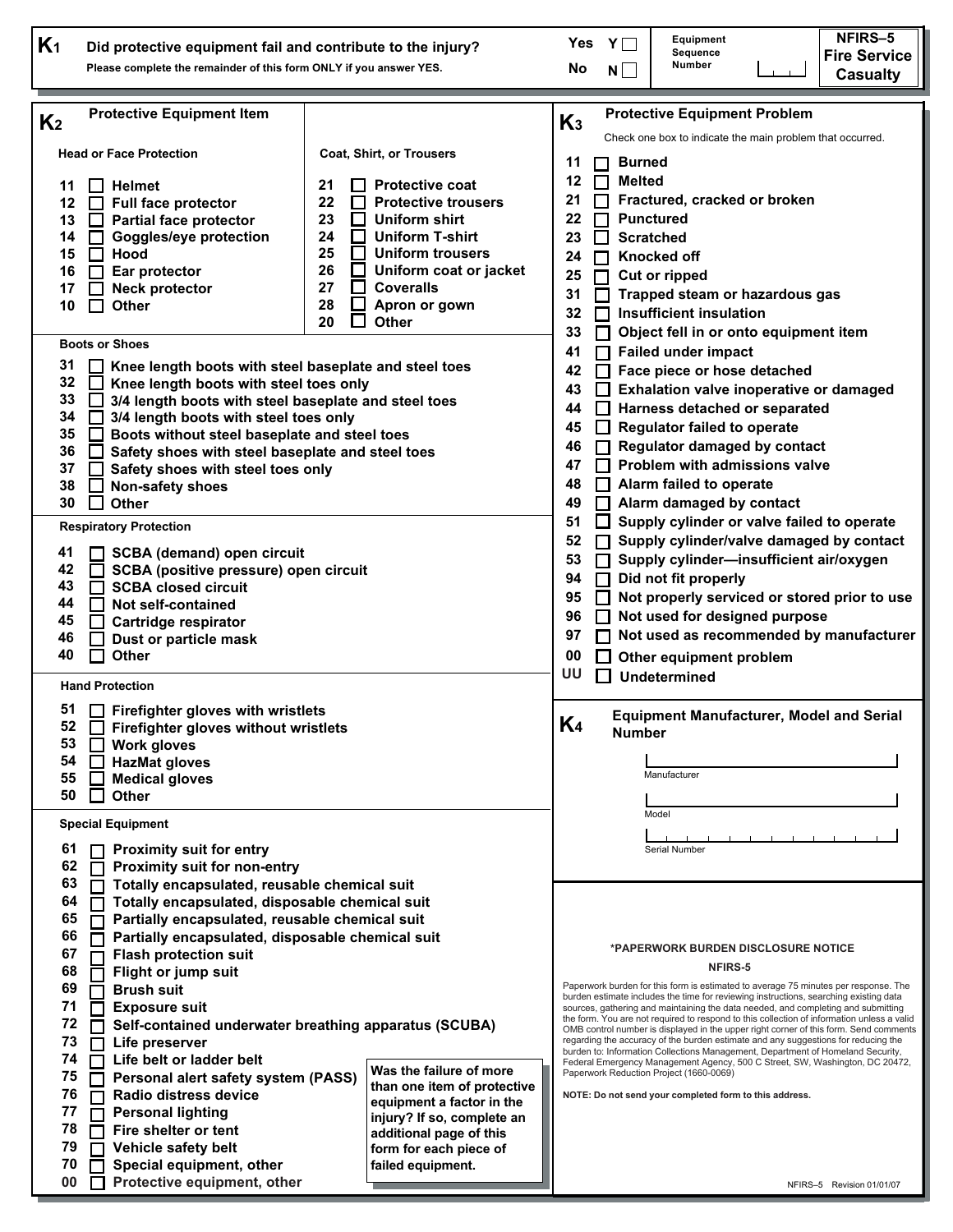| YYYY<br>MM<br>DD<br><b>NFIRS-6 EMS</b><br>Delete<br>OMB 1660-0069<br>A<br>Expires 06/30/2009<br>Change<br><b>Incident Date</b><br><b>Incident Number</b><br>Station<br>*Paperwork Burden<br>Notice on Back<br><b>FDID</b><br>Exposure<br>State                                                                                                                                                                                                                                                                                                                                                                                                                                                                                                                                                                                                                                                                                                                                                                                                                                                                                                                                                                                                                                                                                                                                                                                                                                                                                                                                               |
|----------------------------------------------------------------------------------------------------------------------------------------------------------------------------------------------------------------------------------------------------------------------------------------------------------------------------------------------------------------------------------------------------------------------------------------------------------------------------------------------------------------------------------------------------------------------------------------------------------------------------------------------------------------------------------------------------------------------------------------------------------------------------------------------------------------------------------------------------------------------------------------------------------------------------------------------------------------------------------------------------------------------------------------------------------------------------------------------------------------------------------------------------------------------------------------------------------------------------------------------------------------------------------------------------------------------------------------------------------------------------------------------------------------------------------------------------------------------------------------------------------------------------------------------------------------------------------------------|
| Month<br>Day<br>Year<br>Hour/Min<br><b>Number of Patients</b><br>Patient Number X<br>$C$ Date/Time<br>B<br><b>Time Arrived at Patient</b><br>Check if same date<br>as Alarm date<br>□ Time of Patient Transfer<br>Use a separate form for each patient<br>None/no patient or refused treatment<br>Provider Impression/Assessment >>>>Check one box only<br>D                                                                                                                                                                                                                                                                                                                                                                                                                                                                                                                                                                                                                                                                                                                                                                                                                                                                                                                                                                                                                                                                                                                                                                                                                                 |
| 34<br><b>Sexual assault</b><br>Hypovolemia<br>Abdominal pain<br><b>Chest pain</b><br>10<br>18<br>26<br>35<br>19<br><b>Inhalation injury</b><br>Diabetic symptom<br>27<br>Sting/bite<br>11<br><b>Airway obstruction</b><br>36<br><b>Obvious death</b><br>Stroke/CVA<br>20<br>Do not resuscitate<br>28<br>12<br><b>Allergic reaction</b><br>37<br><b>Altered LOC</b><br>21<br><b>Electrocution</b><br>29<br><b>OD/poisoning</b><br><b>Syncope</b><br>13<br>38<br>22<br><b>General illness</b><br>30<br>Pregnancy/OB<br><b>Trauma</b><br>Behavioral/psych<br>14<br>00<br><b>Other</b><br>23<br>Hemorrhaging/bleeding<br>31<br><b>Respiratory arrest</b><br>15<br><b>Burns</b><br><b>Cardiac arrest</b><br><b>Respiratory distress</b><br>24<br>Hyperthermia<br>32<br>16<br>Cardiac dysrhythmia<br>25<br>Hypothermia<br>33<br><b>Seizure</b><br>17                                                                                                                                                                                                                                                                                                                                                                                                                                                                                                                                                                                                                                                                                                                                               |
| Age or Date of Birth<br><b>Human Factors</b><br>Race<br><b>None</b><br><b>Other</b><br>$\Box$ None<br>F <sub>1</sub><br>E <sub>1</sub><br>G <sub>2</sub><br>G1<br><b>Contributing to Injury</b><br><b>Factors</b><br>1 $\Box$ White<br><b>Black, African American</b><br>2<br>ΙI<br>Check all applicable boxes<br>If an illness, not an<br>Months (for infants)<br>Am. Indian, Alaska Native<br>injury, skip G2 and<br><b>Asleep</b><br>1<br>4<br>$\Box$ Asian<br>Age<br><b>OR</b><br>go to H <sub>3</sub><br><b>Native Hawaiian, Other</b><br>5<br>$\Box$<br><b>Unconscious</b><br>$\mathbf{2}$<br><b>Pacific Islander</b><br>Possibly impaired by alcohol<br>3<br>$0 \Box$ Other, multiracial<br>Possibly impaired by drug<br>4<br>Accidental<br>Month<br>Day<br>Year<br>$U \square$ Undetermined<br>Possibly mentally disabled<br>5<br>Self-inflicted<br><b>Physically disabled</b><br>6<br>3<br>Inflicted, not self<br><b>Ethnicity</b><br>Gender<br>F <sub>2</sub><br>E <sub>2</sub><br><b>Physically restrained</b><br>7<br>$\Box$ Hispanic or Latino<br>1<br><b>Unattended person</b><br>$2$ Female<br>8<br>$1 \blacksquare$ Male<br>Non Hispanic or Latino<br>0<br>$\Box$                                                                                                                                                                                                                                                                                                                                                                                                            |
| Cause of<br><b>Body Site of Injury</b><br><b>Injury Type</b><br>$H_3$<br>H <sub>1</sub><br>H <sub>2</sub><br><b>Illness/Injury</b><br>List one injury type for each body site listed under H1<br>List up to five body sites<br>Cause of illness/injury                                                                                                                                                                                                                                                                                                                                                                                                                                                                                                                                                                                                                                                                                                                                                                                                                                                                                                                                                                                                                                                                                                                                                                                                                                                                                                                                       |
| <b>Procedures Used</b><br><b>Cardiac Arrest</b><br><b>Safety</b><br>No treatment<br>Check all applicable boxes<br>K<br>J<br>None<br><b>Equipment</b><br>Check all applicable boxes<br><b>Airway insertion</b><br>14<br>П<br>l01<br><b>Intubation (EGTA)</b><br><b>Anti-shock trousers</b><br>15<br>102<br>Intubation (ET)<br>Used or deployed by patient.<br><b>Pre-arrival arrest?</b><br>1<br>Check all applicable boxes.<br><b>Assist ventilation</b><br>16<br>03<br><b>IO/IV therapy</b><br>If pre-arrival arrest, was it:<br><b>Bleeding control</b><br>17<br>04<br><b>Medications therapy</b><br>1<br>Safety/seat belts<br><b>Witnessed?</b><br><b>Burn care</b><br>18<br>05<br>Oxygen therapy<br>2<br>Child safety seat<br><b>Bystander CPR?</b><br><b>Cardiac pacing</b><br>19<br>06<br>OB care/delivery<br>3<br>$\Box$ Airbag<br><b>Cardioversion (defib) manual</b><br>20<br>07<br><b>Prearrival instructions</b><br>$\mathsf{\mathbf{\mathsf{I}}}$ Helmet<br>4<br>2 □ Post-arrival arrest?<br><b>Chest/abdominal thrust</b><br>21<br>108<br><b>Restrain patient</b><br>5<br><b>Protective clothing</b><br><b>CPR</b><br>22<br>09<br><b>Spinal immobilization</b><br><b>Initial Arrest Rhythm</b><br><b>Flotation device</b><br>6<br>Cricothyroidotomy<br>23<br>10<br><b>Splinted extremities</b><br>0<br><b>Other</b><br>V-Fib/V-Tach<br>1<br><b>Defibrillation by AED</b><br>24<br>11<br>Suction/aspirate<br>U<br><b>Undetermined</b><br><b>Other</b><br>0<br><b>EKG monitoring</b><br><b>Other</b><br>12<br>00<br><b>Undetermined</b><br>U<br><b>Extrication</b><br>$13$ $\Box$ |
| <b>Patient Status</b><br><b>Highest Level of Care</b><br>None <sup>M</sup><br><b>EMS</b><br>Initial Level of<br>☆<br>Not transported<br>L1<br>L2<br>N<br><b>Provided On Scene</b><br>Provider<br><b>Disposition</b><br>1<br>$\blacksquare$ Improved<br><b>First Responder</b><br>1<br>FD transport to ECF<br>1<br><b>Remained same</b><br>$\mathbf{2}$<br>1<br><b>First Responder</b><br><b>EMT-B (Basic)</b><br>2<br><b>Non-FD transport</b><br>2<br>Worsened<br>$\mathbf 2$<br>3<br><b>EMT-B (Basic)</b><br><b>EMT-I (Intermediate)</b><br>3<br>3<br>Non-FD trans/FD attend<br>3<br><b>EMT-I (Intermediate)</b><br>Check if:<br><b>EMT-P (Paramedic)</b><br>4<br>Non-emergency transfer<br>4<br><b>EMT-P (Paramedic)</b><br>4<br>1<br><b>Pulse on transfer</b><br>0<br>Other provider<br>Other<br>0<br>0<br>Other provider<br>$\mathbf{2}$<br>No pulse on transfer<br>N<br><b>No Training</b><br>NFIRS-6 Revision 01/01/07                                                                                                                                                                                                                                                                                                                                                                                                                                                                                                                                                                                                                                                                 |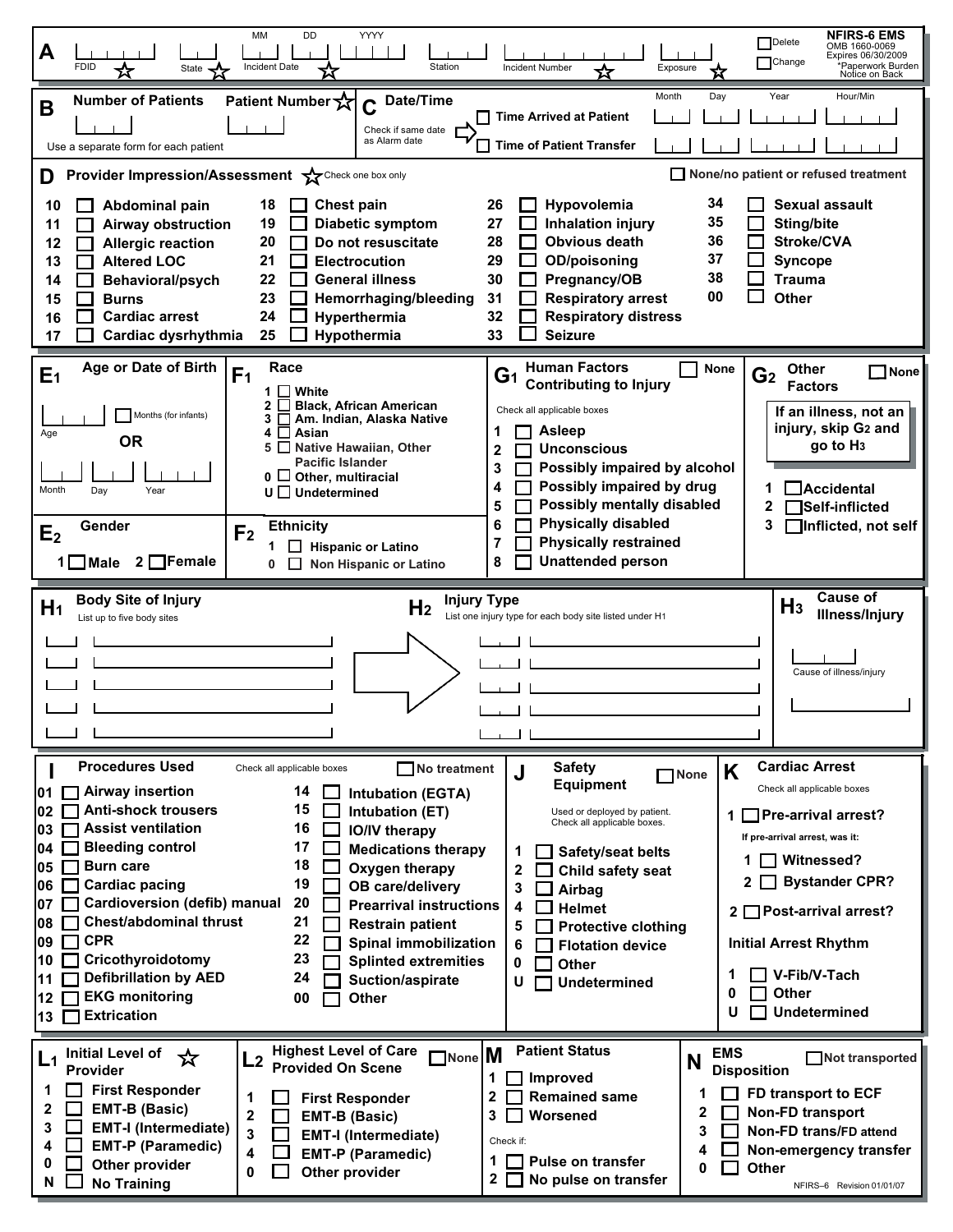Paperwork burden for this form is estimated to average 50 minutes per response. The burden estimate includes the time for reviewing instructions, searching existing data sources, gathering and maintaining the data needed, and completing and submitting the form. You are not required to respond to this collection of information unless a valid OMB control number is displayed in the upper right corner of this form. Send comments regarding the accuracy of the burden estimate and any suggestions for reducing the burden to: Information Collections Management, Department of Homeland Security, Federal Emergency Management Agency, 500 C Street, SW, Washington, DC 20472, Paperwork Reduction Project (1660-0069)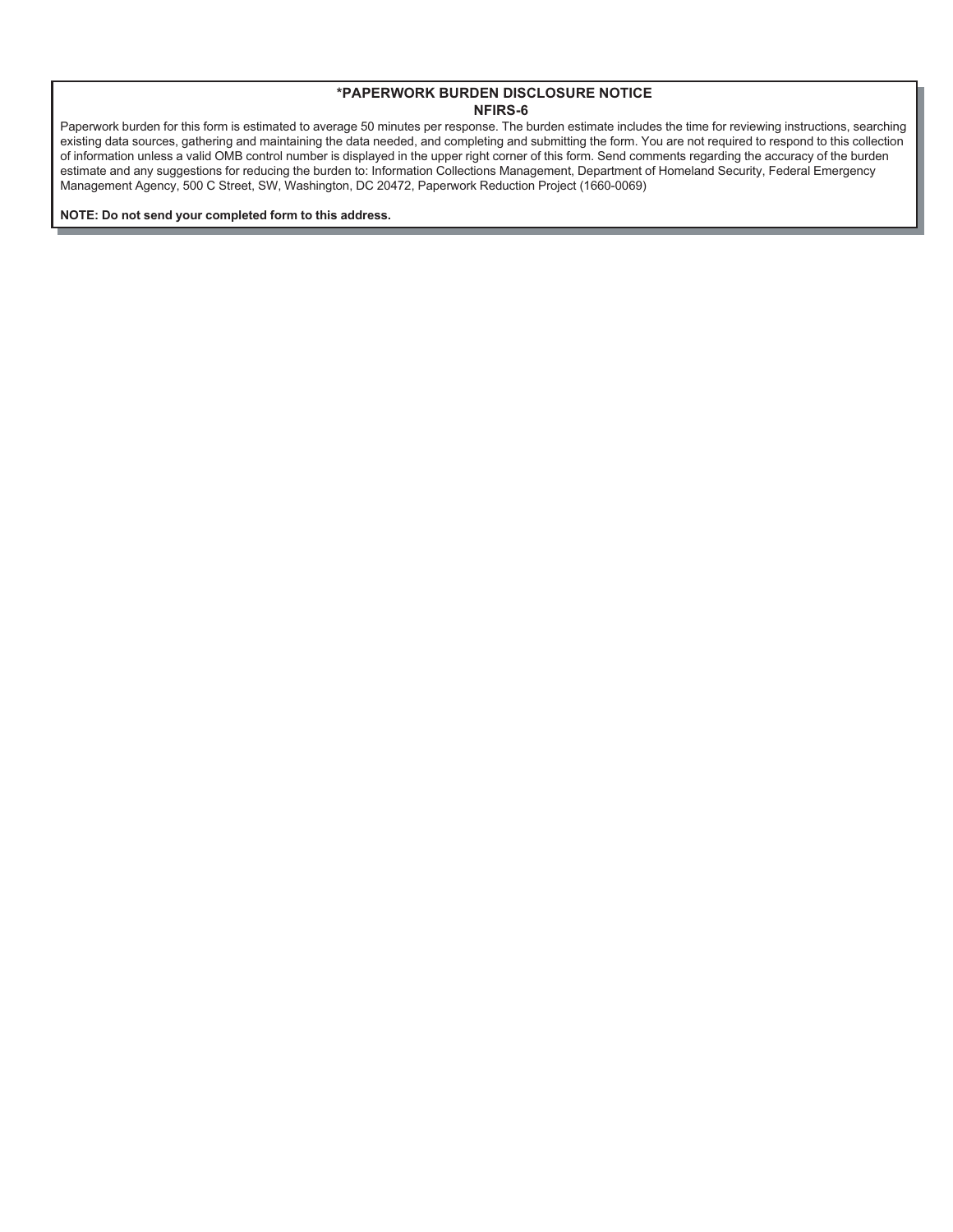| MM<br>DD<br><b>YYYY</b><br>A<br>Incident Date<br>Station<br><b>Incident Number</b><br><b>FDID</b><br>State<br>☆                                                                                                                                                                                                                                                                                                                                                                                                                                                                                                                                                                                                                                                                                                                                                                                                 | <b>NFIRS-7 HAZMAT</b><br><b>TDelete</b><br>OMB 1660-0069<br>Expires 06/30/2009<br>Exposure X Haz No. X Change<br>*Paperwork Burden<br>Notice on Back                                                                                                                                                                                                                                                                                                                                                               |
|-----------------------------------------------------------------------------------------------------------------------------------------------------------------------------------------------------------------------------------------------------------------------------------------------------------------------------------------------------------------------------------------------------------------------------------------------------------------------------------------------------------------------------------------------------------------------------------------------------------------------------------------------------------------------------------------------------------------------------------------------------------------------------------------------------------------------------------------------------------------------------------------------------------------|--------------------------------------------------------------------------------------------------------------------------------------------------------------------------------------------------------------------------------------------------------------------------------------------------------------------------------------------------------------------------------------------------------------------------------------------------------------------------------------------------------------------|
| <b>HazMat ID</b><br>B<br>.<br>$\begin{picture}(20,10) \put(0,0){\line(1,0){10}} \put(15,0){\line(1,0){10}} \put(15,0){\line(1,0){10}} \put(15,0){\line(1,0){10}} \put(15,0){\line(1,0){10}} \put(15,0){\line(1,0){10}} \put(15,0){\line(1,0){10}} \put(15,0){\line(1,0){10}} \put(15,0){\line(1,0){10}} \put(15,0){\line(1,0){10}} \put(15,0){\line(1,0){10}} \put(15,0){\line(1$<br>DOT Hazard<br><b>CAS Registration Number</b><br><b>UN Number</b><br>Classification                                                                                                                                                                                                                                                                                                                                                                                                                                         |                                                                                                                                                                                                                                                                                                                                                                                                                                                                                                                    |
| <b>Estimated Container Capacity</b><br><b>Container</b><br>D <sub>1</sub><br>C <sub>1</sub><br>C <sub>2</sub><br><b>None</b><br><b>Type</b><br>للبيا,لبي<br>Capacity: by volume or weight<br>Container Type<br><b>Units: Released</b><br>$\mathbf{C}_3$<br><b>Units: Capacity</b><br>Check one box<br>D <sub>2</sub><br><b>VOLUME</b><br><b>WEIGHT</b><br><b>VOLUME</b><br>11<br>$\Box$ Ounces<br>21 □ Ounces<br>$\Box$ Ounces<br>11<br><b>More hazardous</b><br>12 □ Gallons<br>22 $\Box$ Pounds<br><b>Gallons</b><br>12<br>П<br>materials? Use<br>13 <b>Barrels: 42 gal.</b><br>23 $\Box$ Grams<br>Barrels: 42 gal. 23<br>13<br>$\mathbf{I}$<br>additional sheets.<br>14<br>$\Box$ Liters<br>24 ■ Kilograms<br>14<br>П<br><b>Liters</b><br>15<br>$\Box$ Cubic feet<br>a k<br><b>Cubic feet</b><br>15<br><b>MICRO UNITS</b><br>16<br>$\Box$ Cubic meters<br><b>Cubic meters</b><br>$\perp$<br>16<br>Enter Code | <b>Physical State<br/>When Released</b><br>Estimated Amount Released 文<br>E <sub>1</sub><br>1 $\Box$ Solid<br>Amount released: by volume or weight<br>$2 \Box$ Liquid<br>$3 \Box$ Gas<br>Check one box<br>$U$ $\Box$ Undetermined<br><b>WEIGHT</b><br>$\Box$ Ounces<br>21<br><b>Released Into</b><br>E <sub>2</sub><br>22<br>H<br><b>Pounds</b><br>$\Box$ Grams<br>24<br>$\Box$ Kilograms<br><b>MICRO UNITS</b><br>Released into<br>Enter Code                                                                     |
| Area Evacuated <sup>None</sup><br><b>Population Density</b><br>G <sub>2</sub><br>F <sub>2</sub><br><b>Complete the remainder</b><br>of this form only for the<br>$\prod$ Urban<br>first hazardous material<br>1 Square feet<br>involved in this incident.<br>2<br>Suburban<br>$\mathbf{2}$<br><b>Blocks</b><br>Enter<br>3<br><b>Rural</b><br>3 Square miles<br>measurement<br><b>Released From</b><br>F <sub>1</sub><br><b>Estimated Number of</b><br>$\mathbf{G}_3$<br><b>Area Affected</b><br>G <sub>1</sub><br>Check all applicable boxes<br><b>People Evacuated</b><br>Below grade<br>Square feet<br><u>, Li i</u><br>$\overline{2}$<br><b>Blocks</b><br>Inside/on structure<br>$1$    <br><b>Estimated Number of</b><br>3<br>Square miles<br>G <sub>4</sub><br>Story of release<br><b>Buildings Evacuated</b><br>$\Box$ None<br>Outside of structure<br>$2 \mid \mid$<br>$\sqcup$ , l<br>Enter measurement | <b>HazMat Actions Taken</b><br>н<br>Enter up to three actions taken<br>Primary action taken (1)<br>Additional action taken (2)<br>Additional action taken (3)<br>If fire or explosion is involved with a<br>release, which occurred first?<br>U Undetermined<br>$\Box$ Ignition<br>$\Box$ Release<br>$\mathbf{2}$                                                                                                                                                                                                  |
| <b>Cause of Release</b><br>☆<br><b>Factors Contributing to Release</b><br>K<br>Enter up to three contributing factors<br><b>Intentional</b><br>1<br>. .<br><b>Unintentional release</b><br>2<br>Factor contributing to release (1)<br>3<br><b>Container/containment failure</b><br>Act of nature<br>4<br>5<br><b>Cause under investigation</b><br>Factor contributing to release (2)<br>U<br>$\Box$<br><b>Cause undetermined after</b><br>investigation<br>Factor contributing to release (3)                                                                                                                                                                                                                                                                                                                                                                                                                   | <b>Factors Affecting Mitigation</b><br>$\Box$ None<br>Enter up to three factors or impediments that affected the<br>mitigation of the incident<br>Factor or impediment (1)<br>Factor or impediment (2)<br>Factor or impediment (3)                                                                                                                                                                                                                                                                                 |
| <b>Mobile Property Involved in</b><br><b>Equipment Involved</b><br>$\Box$ None<br>None<br>N<br>M<br><b>Release</b><br>in Release<br>Mobile property type<br>Equipment involved in release<br>Brand<br>Mobile property make<br>Model<br>Model<br>Year<br>Serial #<br>License plate number<br>State<br>Year<br>DOT number/ ICC number                                                                                                                                                                                                                                                                                                                                                                                                                                                                                                                                                                             | <b>HazMat Disposition</b><br>☆<br>$\Box$ Completed by fire service only<br>1<br>$\mathbf 2$<br><b>Completed w/fire service present</b><br>3<br><b>Released to local agency</b><br>4<br>$\Box$ Released to county agency<br>5<br>$\Box$ Released to state agency<br>6<br><b>Released to federal agency</b><br>7<br>Released to private agency<br>$\Box$ Released to property owner or<br>8<br>manager<br><b>HazMat Civilian Casualties</b><br>P<br><b>Deaths</b><br><b>Injuries</b><br>NFIRS-7<br>Revision 01/01/07 |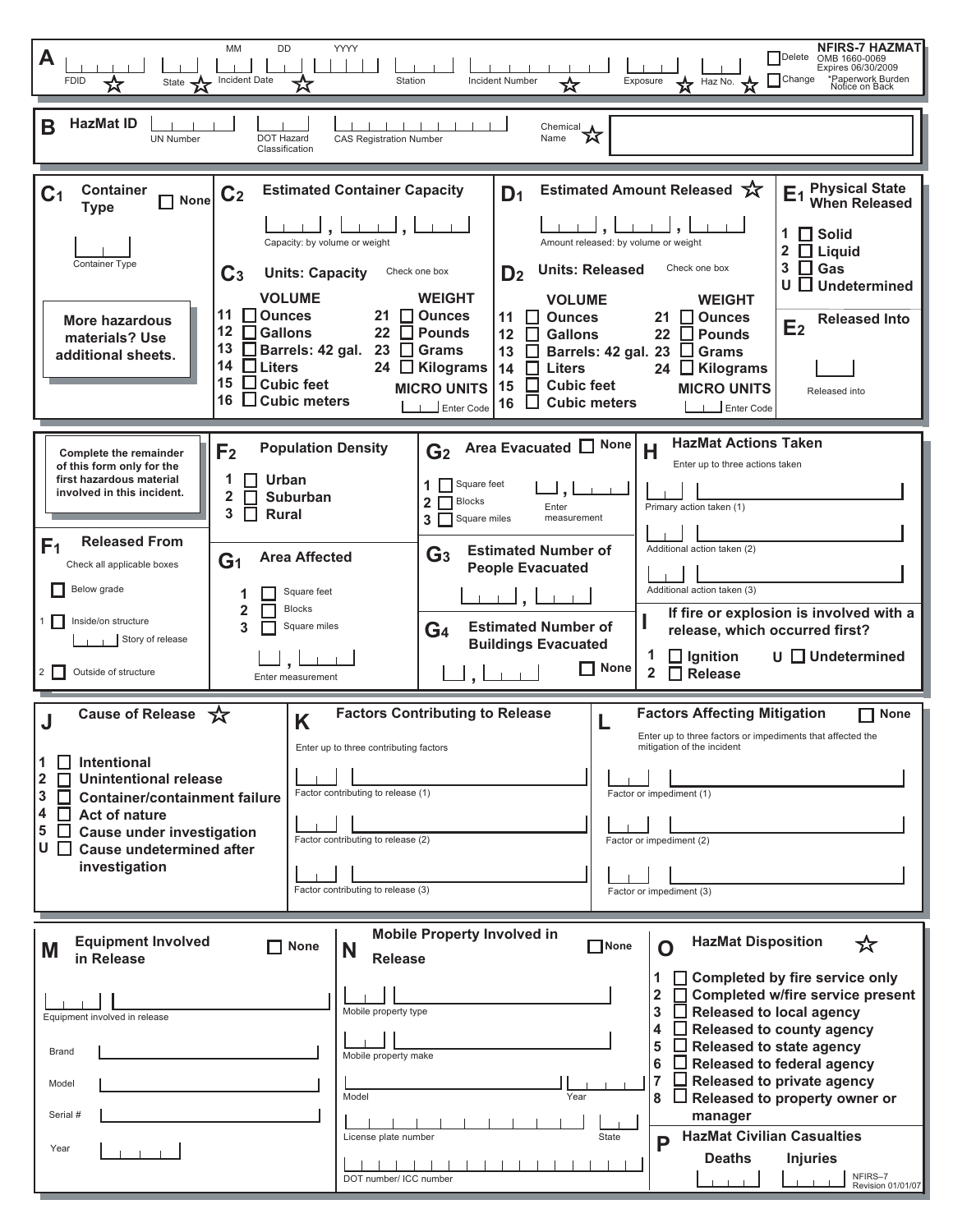Paperwork burden for this form is estimated to average 75 minutes per response. The burden estimate includes the time for reviewing instructions, searching existing data sources, gathering and maintaining the data needed, and completing and submitting the form. You are not required to respond to this collection of information unless a valid OMB control number is displayed in the upper right corner of this form. Send comments regarding the accuracy of the burden estimate and any suggestions for reducing the burden to: Information Collections Management, Department of Homeland Security, Federal Emergency Management Agency, 500 C Street, SW, Washington, DC 20472, Paperwork Reduction Project (1660-0069)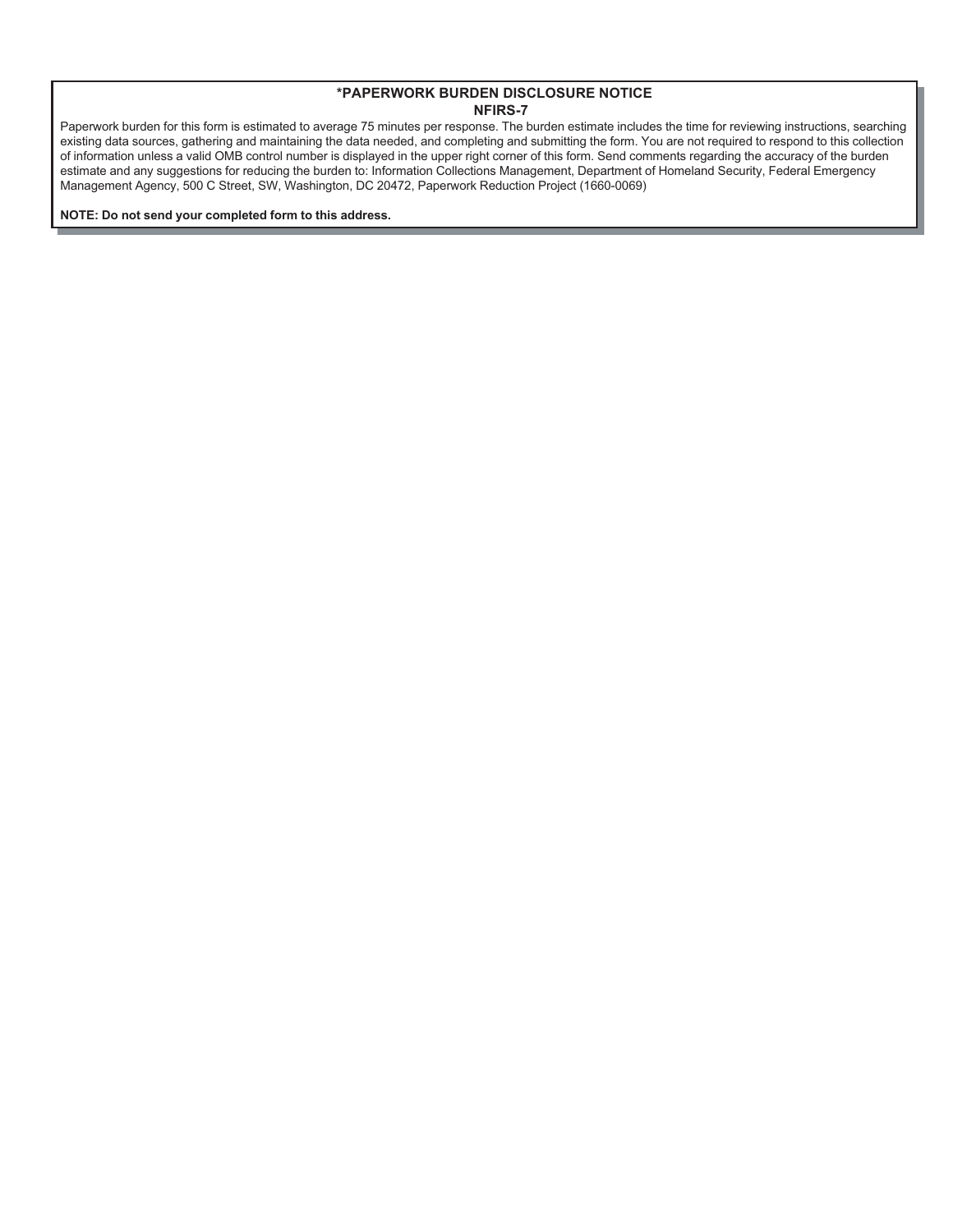| мм<br>DD<br>A<br><b>FDID</b><br><b>Incident Date</b><br>State                                                                                                                                                                                                                                                                                                                                                                                                                                                                                                                                                                                                                                                        | YYYY<br>Station<br><b>Incident Number</b><br>☆                                                                                                                                                                                                                                                                                                                                                                                                                                                                                                                                                                                                                               | <b>NFIRS-8</b><br>Delete<br>WILDLAND FIRE<br>OMB 1660-0069<br>Change<br>Expires 06/30/2009<br>Exposure<br>*Paperwork Burden<br>Notice on Back                                                                                                                                                                                                                                                                                                |
|----------------------------------------------------------------------------------------------------------------------------------------------------------------------------------------------------------------------------------------------------------------------------------------------------------------------------------------------------------------------------------------------------------------------------------------------------------------------------------------------------------------------------------------------------------------------------------------------------------------------------------------------------------------------------------------------------------------------|------------------------------------------------------------------------------------------------------------------------------------------------------------------------------------------------------------------------------------------------------------------------------------------------------------------------------------------------------------------------------------------------------------------------------------------------------------------------------------------------------------------------------------------------------------------------------------------------------------------------------------------------------------------------------|----------------------------------------------------------------------------------------------------------------------------------------------------------------------------------------------------------------------------------------------------------------------------------------------------------------------------------------------------------------------------------------------------------------------------------------------|
| <b>Alternate Location Specification</b><br>В<br>Enter Latitude/Longitude OR Township/Range/Section/Subsection<br>$\mathbf{1}$<br>Meridian if Section B on the Basic Module is not completed<br>$\mathbf{2}$<br>3<br>Longitude<br>Latitude<br>5<br><b>OR</b><br>6<br><b>North</b><br>East<br>South<br>West<br>Range<br>Township<br>Subsection<br>Section<br>Meridian<br>1<br>Area Type $\sqrt{\chi}$<br>2<br>С<br>3<br>$\Box$ Rural, farms >50 acres<br>4<br>$\Box$ Urban (heavily populated)<br>5<br>$\Box$ Rural/urban or suburban<br>6<br>$\Box$ Urban-wildland interface area<br>7                                                                                                                                | Wildland Fire Cause<br>D <sub>1</sub><br><b>□Misuse of fire</b><br>8<br><b>Natural source</b><br>Other<br>0<br>П<br><b>Equipment</b><br>$\mathbf{r}$<br>U<br><b>TUndetermined</b><br><b>Smoking</b><br>Open/outdoor fire<br>Debris/vegetation burn<br>Structure (exposure)<br>$\blacksquare$ Incendiary<br><b>Human Factors Contributing</b><br>D <sub>2</sub> to Ignition<br>None<br>Check as many boxes as are applicable.<br>$\Box$ Asleep<br>$\Box$ Possibly impaired by alcohol or drugs<br>Unattended person<br>Possibly mentally disabled<br>Physically disabled<br>Multiple persons involved<br>Age was a factor                                                     | <b>Factors Contributing</b><br>None<br>$D_3$<br>to Ignition<br>#2<br>#1<br><b>Fire Suppression Factors</b><br>∏None<br>D <sub>4</sub><br>Enter<br>up to<br>#2<br>three<br>factors<br>#3<br><b>Heat Source</b><br>E<br><b>Mobile Property Type</b><br>None<br>F<br><b>Equipment Involved</b><br>None<br>G<br>in Ignition<br>$\mathbf{I}$                                                                                                      |
| <b>Weather Information</b><br>Н<br><b>NFDRS Weather Station ID</b><br><b>Wind Direction</b><br>Weather Type<br>$F^{\circ}$<br>Check if<br>Wind Speed (mph)<br>negative<br>Air Temperature<br>$\frac{9}{6}$<br>%<br><b>Relative Humidity</b><br><b>Fuel Moisture</b><br>Fire Danger Rating                                                                                                                                                                                                                                                                                                                                                                                                                            | <b>Number of Buildings Ignited</b><br>$\mathbf{I}$<br>$\Box$ None<br>Number of buildings that were<br>ignited in Wildland fire<br><b>Number of Buildings Threatened</b><br>$\mathbf{I}$<br>$\Box$ None<br>Number of buildings that were threatened by<br>Wildland fire but were not involved<br><b>Total Acres Burned</b><br>⊀ਟ<br>$\mathbf{I}$ <sub>3</sub>                                                                                                                                                                                                                                                                                                                 | <b>Primary Crops Burned</b><br>$\mathbf{I}$<br>Identify up to 3 crops if any crops were burned<br>Crop 1<br>Crop 2<br>Crop 3                                                                                                                                                                                                                                                                                                                 |
| <b>Property Management</b><br>J<br>Indicate the percent of the total acres burned for each owner-<br>ship type then check the ONE box to identify the property owner-<br>ship at the origin of the fire. If the ownership at origin is Federal,<br>enter the Federal Agency Code.<br>Ownership<br>% Total Acres Burned<br>む<br><b>Undetermined</b><br>$\%$<br>U<br><b>Private</b><br><b>Tax paying</b><br>1<br>$\mathbf{2}$<br>Non-tax paying<br><b>Public</b><br>3<br>City, town, village, local<br>4<br>$\Box$<br>County or parish<br>5<br><b>State or province</b><br>$\sim$ $\sim$ $\sim$ $\sim$<br>6<br>Federal I<br>Federal Agency Code<br>Foreign<br>7<br><b>Military</b><br>8<br>Other<br>$\frac{9}{6}$<br>0 | Κ<br><b>NFDRS Fuel Model at Origin</b><br>Enter the code and the descriptor corresponding<br>to the NFDRS Fuel Model at Origin<br><b>Person Responsible for Fire</b><br>L <sub>1</sub><br>dentified person caused fire<br>1<br>$\mathbf 2$<br>Unidentified person caused fire<br>$\Box$<br>3<br>$\Box$ Fire not caused by person<br>If person identified, complete the rest of Section L<br><b>Gender of Person Involved</b><br>L <sub>2</sub><br>Male<br>Female<br>2<br>Age or Date of Birth<br>L <sub>3</sub><br>Age in Years<br>Date of Birth<br><b>OR</b><br>Month<br>Day<br>Year<br><b>Activity of Person Involved</b><br>L <sub>4</sub><br>Activity of Person Involved | Type of Right-of-Way<br>M<br>None<br>Required if less than 100 feet<br>$\mathsf{\_}$ Feet<br>Horizontal distance<br>Type of right-of-way<br>from right-of-way<br><b>Fire Behavior</b><br>N<br>These optional descriptors refer to observations<br>made at the point of initial attack<br>Feet<br>Elevation<br>Relative position on slope<br>Aspect<br>Feet<br>Flame length<br>Chains per Hour<br>Rate of spread<br>NFIRS-8 Revision 01/01/07 |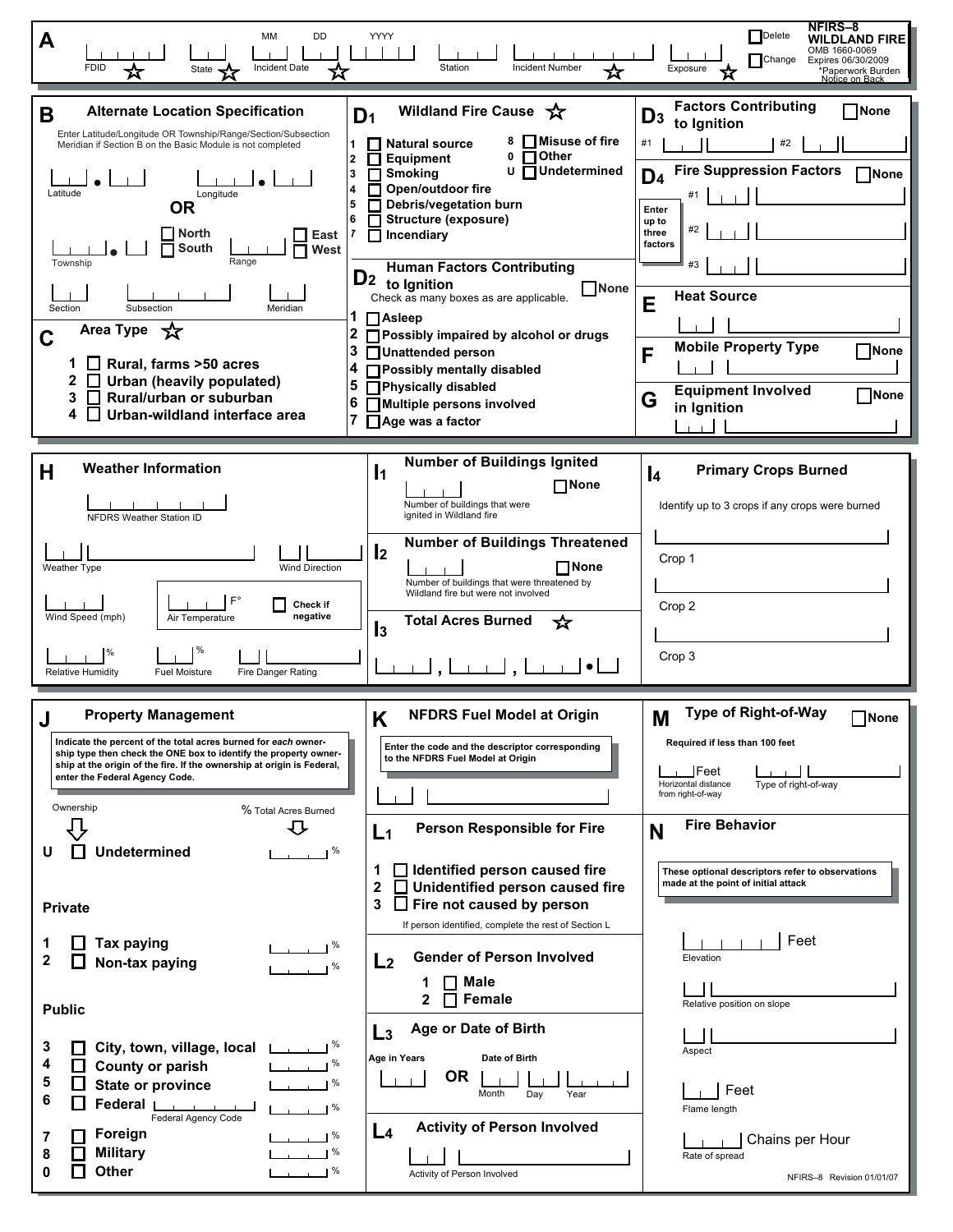Paperwork burden for this form is estimated to average 75 minutes per response. The burden estimate includes the time for reviewing instructions, searching existing data sources, gathering and maintaining the data needed, and completing and submitting the form. You are not required to respond to this collection of information unless a valid OMB control number is displayed in the upper right corner of this form. Send comments regarding the accuracy of the burden estimate and any suggestions for reducing the burden to: Information Collections Management, Department of Homeland Security, Federal Emergency Management Agency, 500 C Street, SW, Washington, DC 20472, Paperwork Reduction Project (1660-0069)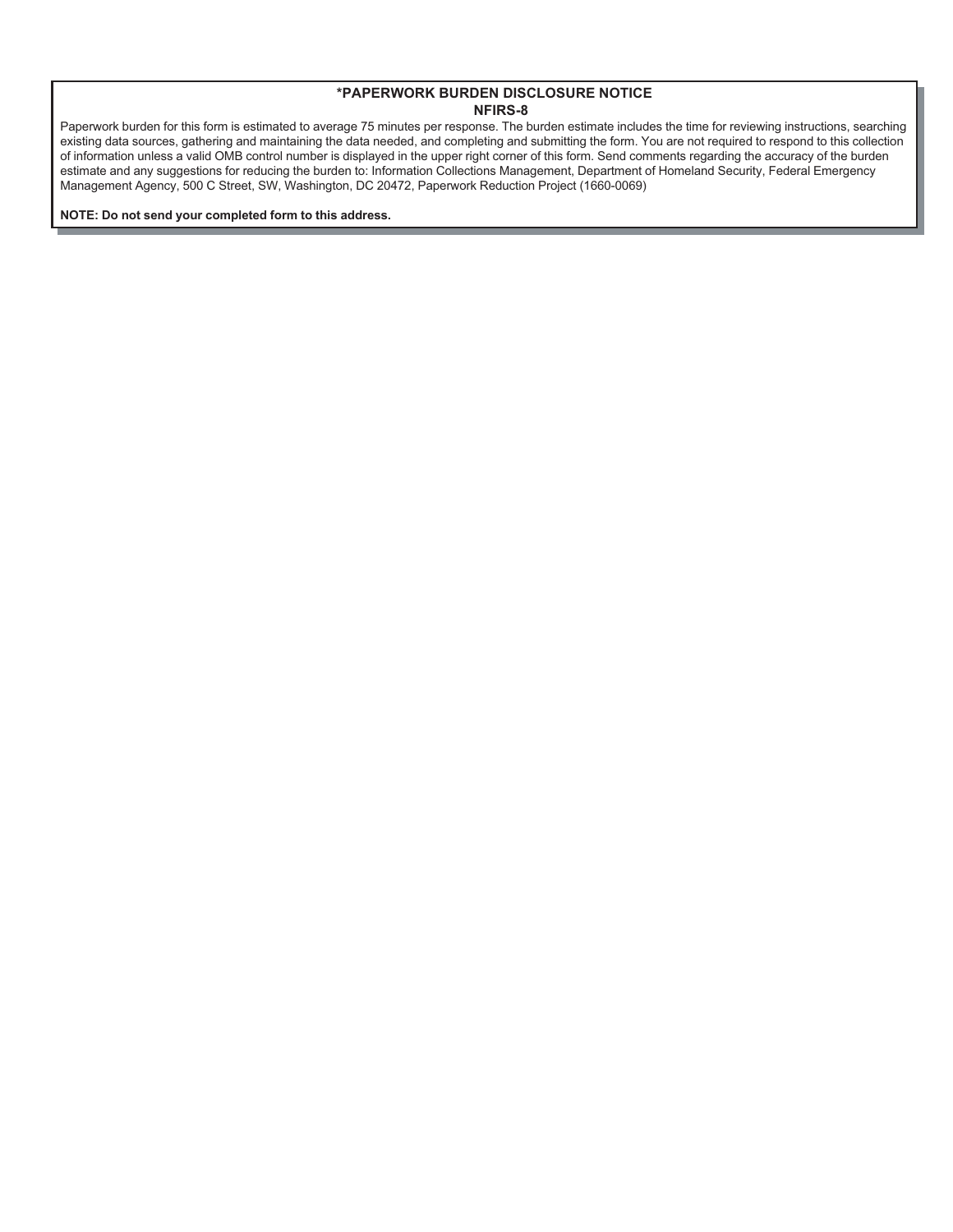| A<br><b>FDID</b><br>State X                                                                                                                                  | MM<br>DD<br>YYYY<br><b>Incident Date</b><br>Station                                                                                                  | <b>Incident Number</b> | ☆                               | <b>P</b> Delete<br>Change<br>Exposure<br>Х.                                                         | <b>NFIRS-9 APPARATUS</b><br><b>OR RESOURCES</b><br>OMB 1660-0069<br>Expires 06/30/2009<br>*Paperwork Burden<br>Notice on Back |
|--------------------------------------------------------------------------------------------------------------------------------------------------------------|------------------------------------------------------------------------------------------------------------------------------------------------------|------------------------|---------------------------------|-----------------------------------------------------------------------------------------------------|-------------------------------------------------------------------------------------------------------------------------------|
| <b>Apparatus or</b><br>B<br><b>Resources</b><br>Use codes listed below                                                                                       | <b>Dates and Times</b><br>Midnight is 0000<br>Check if same date as Alarm date on<br>the Basic Module (Block E1)<br>Month<br>Day<br>Hour/Min<br>Year | <b>Sent</b><br>X       | <b>Number</b><br>of ☆<br>People | Apparatus Use *<br>Check ONE box for each<br>apparatus to indicate its main<br>use at the incident. | <b>Actions Taken</b><br>List up to 4 actions for each<br>apparatus.                                                           |
| 1<br>ID<br>$\frac{1}{N}$ Type                                                                                                                                | <b>Dispatch</b><br>$\mathsf{L}$<br><b>Arrival</b><br><b>Clear</b><br>l 1                                                                             | $\Box$                 |                                 | Suppression<br>┠<br><b>EMS</b><br>$\Box$<br>Other                                                   |                                                                                                                               |
| $\mathbf{2}$<br>ID<br><b>☆</b> Type                                                                                                                          | <b>Dispatch</b><br>П<br><b>Arrival</b><br><b>Clear</b>                                                                                               | $\Box$                 |                                 | <b>Suppression</b><br>$\Box$<br>Ō<br><b>EMS</b><br>$\Box$<br>Other                                  |                                                                                                                               |
| $\mathbf{3}$<br>ID<br><b>☆</b> Type                                                                                                                          | <b>Dispatch</b><br>П<br><b>Arrival</b><br><b>Clear</b>                                                                                               | $\Box$                 |                                 | <b>Suppression</b><br>$\mathsf{L}$<br>$\Box$<br><b>EMS</b><br>□<br><b>Other</b>                     |                                                                                                                               |
| 4<br>ID<br>☆ Type                                                                                                                                            | <b>Dispatch</b><br>П<br><b>Arrival</b><br><b>Clear</b>                                                                                               | □                      |                                 | <b>Suppression</b><br>⊟<br><b>EMS</b><br>$\Box$<br>Other                                            |                                                                                                                               |
| $\overline{\mathbf{5}}$<br>ID<br>$\hat{X}$ Type                                                                                                              | <b>Dispatch</b><br>П<br><b>Arrival</b><br><b>Clear</b><br>$\blacksquare$                                                                             | $\Box$                 |                                 | <b>Suppression</b><br>$\Box$<br>$\Box$<br><b>EMS</b><br>$\Box$<br>Other                             |                                                                                                                               |
| 6<br>ID<br>☆<br><b>Type</b>                                                                                                                                  | <b>Dispatch</b><br>П<br><b>Arrival</b><br><b>Clear</b><br>l I                                                                                        | $\Box$                 | $\blacksquare$                  | $\Box$<br><b>Suppression</b><br>$\Box$<br><b>EMS</b><br>$\Box$<br>Other                             |                                                                                                                               |
| 7<br>ID<br>文<br><b>Type</b>                                                                                                                                  | <b>Dispatch</b><br>I I<br><b>Arrival</b><br><b>Clear</b>                                                                                             | $\Box$                 | $1 - 1$                         | $\mathsf{L}$<br><b>Suppression</b><br>$\Box$<br><b>EMS</b><br>$\overline{\phantom{a}}$<br>Other     |                                                                                                                               |
| 8<br>ID<br>$\star$ Type $\boxed{\phantom{a}\phantom{a}}$                                                                                                     | <b>Dispatch</b><br>I I<br><b>Arrival</b><br>لتتبينا لتتبياليت<br><b>Clear</b><br>لسيبنا لتتبينا ليبنا ليند<br>◘ ।                                    | П                      |                                 | <b>Suppression</b><br>$\Box$<br>ᄇ<br>EMS<br>Other                                                   |                                                                                                                               |
| 9 <sub>o</sub><br>$\overline{D}$ $\overline{I}$ $\overline{I}$ $\overline{I}$ $\overline{I}$ $\overline{I}$<br>$\star$ Type $\boxed{\phantom{a}\phantom{a}}$ | Dispatch 1<br>لتستبا لتنبينا ليبنا ليب<br>عبيبا ليبيد<br><b>Arrival</b><br>$\Box$<br>لتنبينا ليبينا ليبنا لتنبيا<br><b>Clear</b>                     | $\Box$                 | $\Box$                          | Suppression<br>H<br>$\Box$<br><b>EMS</b><br>$\Box$<br>Other                                         |                                                                                                                               |

## **Apparatus or Resource Type**

|  | <b>Ground Fire Suppression</b> |
|--|--------------------------------|
|--|--------------------------------|

- **11 Engine**
- **12 Truck or aerial**
- **13 Quint**
- **14 Tanker and pumper combination**
- **16 Brush truck**
- **17 ARFF (aircraft rescue and firefighting) 10 Ground fire suppression, other**

**Heavy Ground Equipment**

- **21 Dozer or plow**
- **22 Tractor**
- **24 Tanker or tender**
- **20 Heavy ground equipment, other**

**Aircraft**

- **41 Aircraft: fixed-wing tanker 42 Helitanker 43 Helicopter**
- **40 Aircraft, other**

**Marine Equipment**

- **51 Fire boat with pump**
- **52 Boat, no pump 50 Marine equipment, other**

#### **Support Equipment**

- **61 Breathing apparatus support**
- **62 Light and air unit**
- **60 Support apparatus, other**

**Medical and Rescue**

# **71 Rescue unit**

**72 Urban search and rescue unit 73 High-angle rescue unit**

- **75 BLS unit**
- **76 ALS unit**
	- **70 Medical and rescue unit, other**

#### **Other**

- **91 Mobile command post**
- **92 Chief officer car**
- **93 HazMat unit**
- **94 Type I hand crew**
- **95 Type II hand crew**
- **99 Privately owned vehicle**
- **00 Other apparatus/resources**

**More apparatus? Use additional sheets.**

#### **NN None UU Undetermined**

NFIRS–9 Revision 01/01/07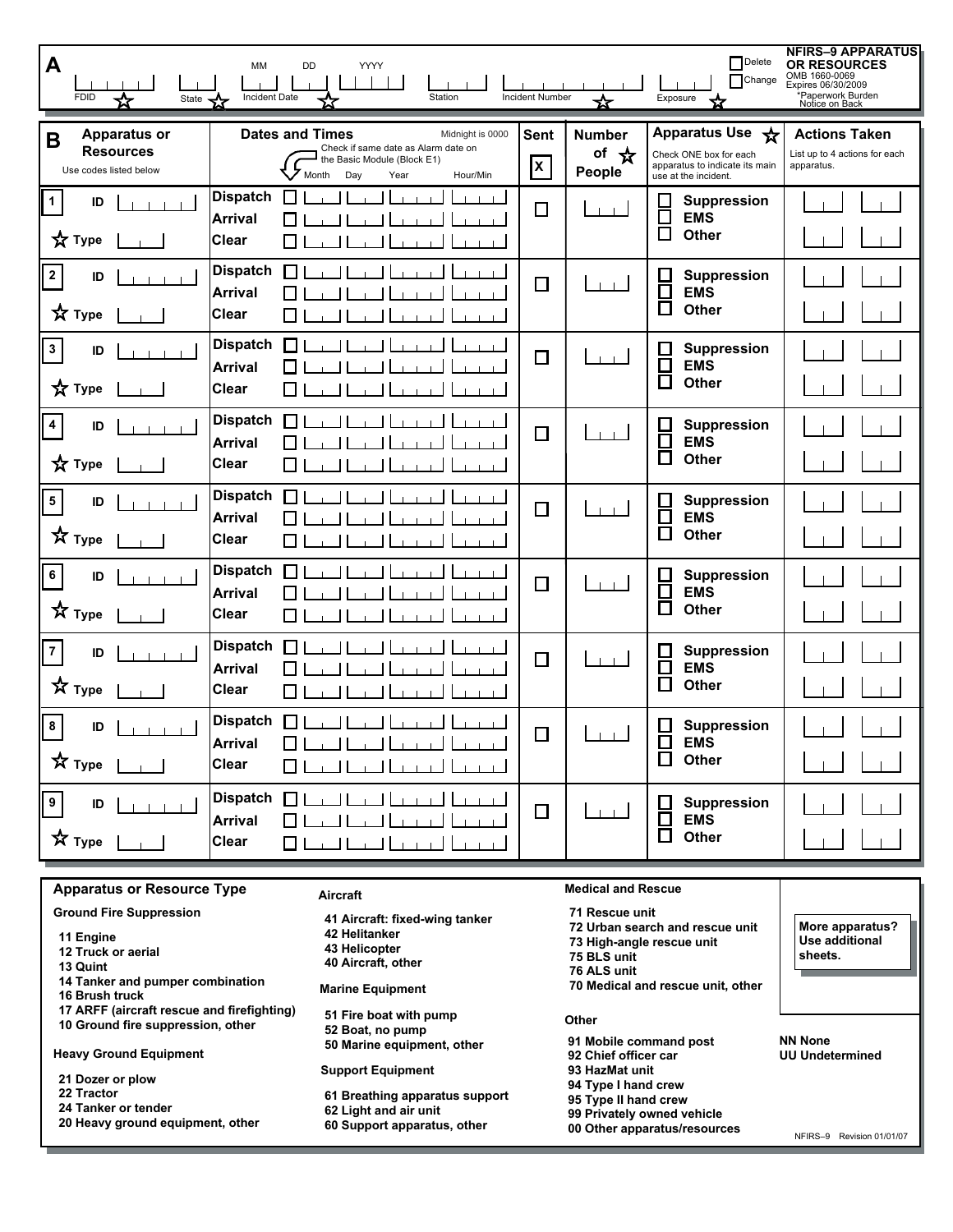Paperwork burden for this form is estimated to average 40 minutes per response. The burden estimate includes the time for reviewing instructions, searching existing data sources, gathering and maintaining the data needed, and completing and submitting the form. You are not required to respond to this collection of information unless a valid OMB control number is displayed in the upper right corner of this form. Send comments regarding the accuracy of the burden estimate and any suggestions for reducing the burden to: Information Collections Management, Department of Homeland Security, Federal Emergency Management Agency, 500 C Street, SW, Washington, DC 20472, Paperwork Reduction Project (1660-0069)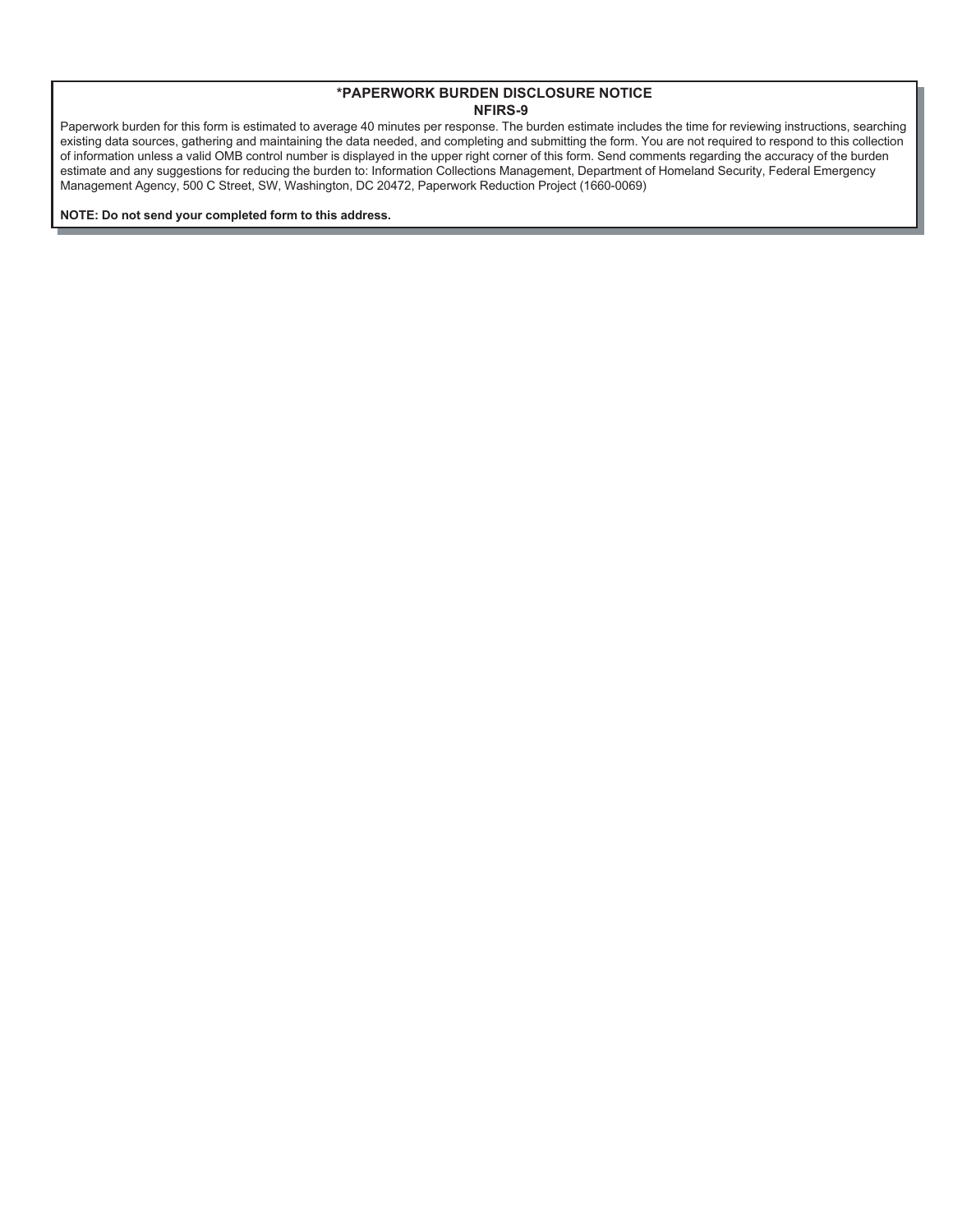| A<br><b>FDID</b><br>State<br>☆                             | YYYY<br>MM<br>DD<br>Incident Date<br>Station                                                                      |                              | Incident Number                            | Exposure<br>☆                   | $\Box$ Delete<br>$\Box$ Change                                                                           | OMB 1660-0069<br>Expires 06/30/2009<br>*Paperwork Burden<br>Notice on Back | NFIRS-10 PERSONNEL                                                     |
|------------------------------------------------------------|-------------------------------------------------------------------------------------------------------------------|------------------------------|--------------------------------------------|---------------------------------|----------------------------------------------------------------------------------------------------------|----------------------------------------------------------------------------|------------------------------------------------------------------------|
| <b>Apparatus or</b><br>B<br><b>Resources</b>               | <b>Dates and Times</b><br>Check if same date as Alarm date on<br>the Basic Module (Block E1)<br>Month Day<br>Year | Midnight is 0000<br>Hour/Min | <b>Sent</b><br>$\mathsf{x}$                | <b>Number</b><br>of ☆<br>People | <b>Apparatus Use</b><br>Check ONE box for each<br>apparatus to indicate its main<br>use at the incident. | ☆<br>each personnel.                                                       | <b>Actions Taken</b><br>List up to 4 actions for<br>each apparatus and |
| $\mathbf{1}$<br>ID<br>$1 - 1 - 1 - 1$<br><b>XType</b>      | <b>Dispatch</b><br>$\overline{\phantom{0}}$<br><b>Arrival</b><br><b>Clear</b><br>$\overline{\phantom{a}}$         |                              | <b>Sent</b><br>$\Box$<br>$\blacksquare$    |                                 | <b>Suppression</b><br><u>Н</u><br><b>EMS</b><br>$\Box$<br>Other                                          |                                                                            |                                                                        |
| Personnel *<br>ID                                          | <b>Name</b>                                                                                                       | Rank or<br>Grade             | <b>Attend</b><br>$\pmb{\mathsf{x}}$        | <b>Action</b><br><b>Taken</b>   | <b>Action</b><br><b>Taken</b>                                                                            | <b>Action</b><br><b>Taken</b>                                              | <b>Action</b><br><b>Taken</b>                                          |
|                                                            |                                                                                                                   |                              | $\Box$                                     |                                 |                                                                                                          |                                                                            |                                                                        |
|                                                            |                                                                                                                   |                              | $\Box$                                     |                                 |                                                                                                          |                                                                            |                                                                        |
|                                                            |                                                                                                                   |                              | $\Box$                                     |                                 |                                                                                                          |                                                                            |                                                                        |
|                                                            |                                                                                                                   |                              | $\Box$<br>$\overline{\phantom{a}}$         |                                 |                                                                                                          |                                                                            |                                                                        |
|                                                            |                                                                                                                   |                              | $\Box$                                     |                                 |                                                                                                          |                                                                            |                                                                        |
|                                                            |                                                                                                                   |                              |                                            |                                 |                                                                                                          |                                                                            |                                                                        |
| $\mathbf{2}$<br>ID<br>$-1$ $-1$ $-1$<br><b>XType</b>       | <b>Dispatch</b><br>Γı<br><b>Arrival</b><br><b>Clear</b><br>$\Box$                                                 |                              | <b>Sent</b><br>$\Box$                      | $1 - 1$                         | <b>Suppression</b><br>$\Box$<br><b>EMS</b><br>$\Box$<br>Other                                            |                                                                            |                                                                        |
| Personnel $\mathbf{\hat{x}}$<br>ID                         | <b>Name</b>                                                                                                       | Rank or<br>Grade             | <b>Attend</b><br>$\boldsymbol{\mathsf{x}}$ | <b>Action</b><br><b>Taken</b>   | <b>Action</b><br><b>Taken</b>                                                                            | <b>Action</b><br><b>Taken</b>                                              | <b>Action</b><br><b>Taken</b>                                          |
|                                                            |                                                                                                                   |                              | $\Box$                                     |                                 |                                                                                                          |                                                                            |                                                                        |
|                                                            |                                                                                                                   |                              | $\Box$                                     |                                 |                                                                                                          |                                                                            |                                                                        |
|                                                            |                                                                                                                   |                              | $\Box$                                     |                                 |                                                                                                          |                                                                            |                                                                        |
|                                                            |                                                                                                                   |                              | $\Box$                                     |                                 |                                                                                                          |                                                                            |                                                                        |
|                                                            |                                                                                                                   |                              | $\Box$                                     |                                 |                                                                                                          |                                                                            |                                                                        |
|                                                            |                                                                                                                   |                              | $\Box$                                     |                                 |                                                                                                          |                                                                            |                                                                        |
| $\mathbf{3}$<br>ID<br>1 1 1 1 1 1<br><b>XType</b><br>- 130 | <b>Dispatch</b><br><b>Quantification</b><br><b>Arrival</b><br>a Haard<br>П<br><b>Clear</b><br>$\square$ لىنغالىغا | 1.1.1                        | <b>Sent</b><br>$\Box$                      | لىسا                            | Suppression<br>▣<br>$\overline{\Box}$<br><b>EMS</b><br>Other                                             |                                                                            |                                                                        |
| Personnel $\mathbf{\hat{x}}$<br>ID                         | <b>Name</b>                                                                                                       | Rank or<br>Grade             | <b>Attend</b><br>$\pmb{\mathsf{x}}$        | <b>Action</b><br><b>Taken</b>   | <b>Action</b><br><b>Taken</b>                                                                            | <b>Action</b><br><b>Taken</b>                                              | <b>Action</b><br><b>Taken</b>                                          |
|                                                            |                                                                                                                   |                              | $\Box$                                     |                                 |                                                                                                          |                                                                            |                                                                        |
|                                                            |                                                                                                                   |                              | $\Box$                                     |                                 |                                                                                                          |                                                                            |                                                                        |
|                                                            |                                                                                                                   |                              | $\Box$                                     |                                 |                                                                                                          |                                                                            |                                                                        |
|                                                            |                                                                                                                   |                              | $\Box$                                     |                                 |                                                                                                          |                                                                            |                                                                        |
|                                                            |                                                                                                                   |                              | $\Box$                                     |                                 |                                                                                                          |                                                                            |                                                                        |
|                                                            |                                                                                                                   |                              | $\Box$                                     |                                 |                                                                                                          |                                                                            |                                                                        |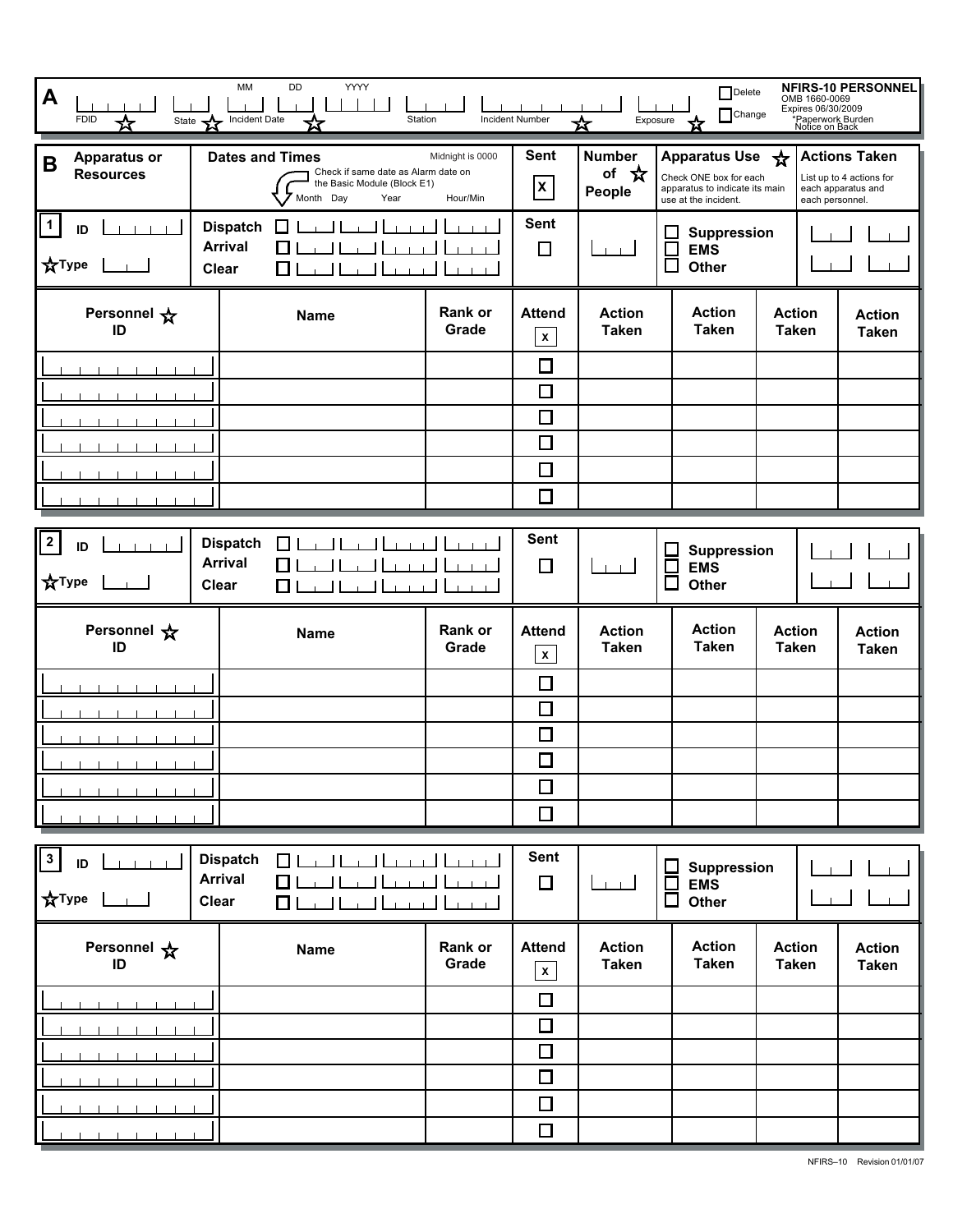Paperwork burden for this form is estimated to average 40 minutes per response. The burden estimate includes the time for reviewing instructions, searching existing data sources, gathering and maintaining the data needed, and completing and submitting the form. You are not required to respond to this collection of information unless a valid OMB control number is displayed in the upper right corner of this form. Send comments regarding the accuracy of the burden estimate and any suggestions for reducing the burden to: Information Collections Management, Department of Homeland Security, Federal Emergency Management Agency, 500 C Street, SW, Washington, DC 20472, Paperwork Reduction Project (1660-0069)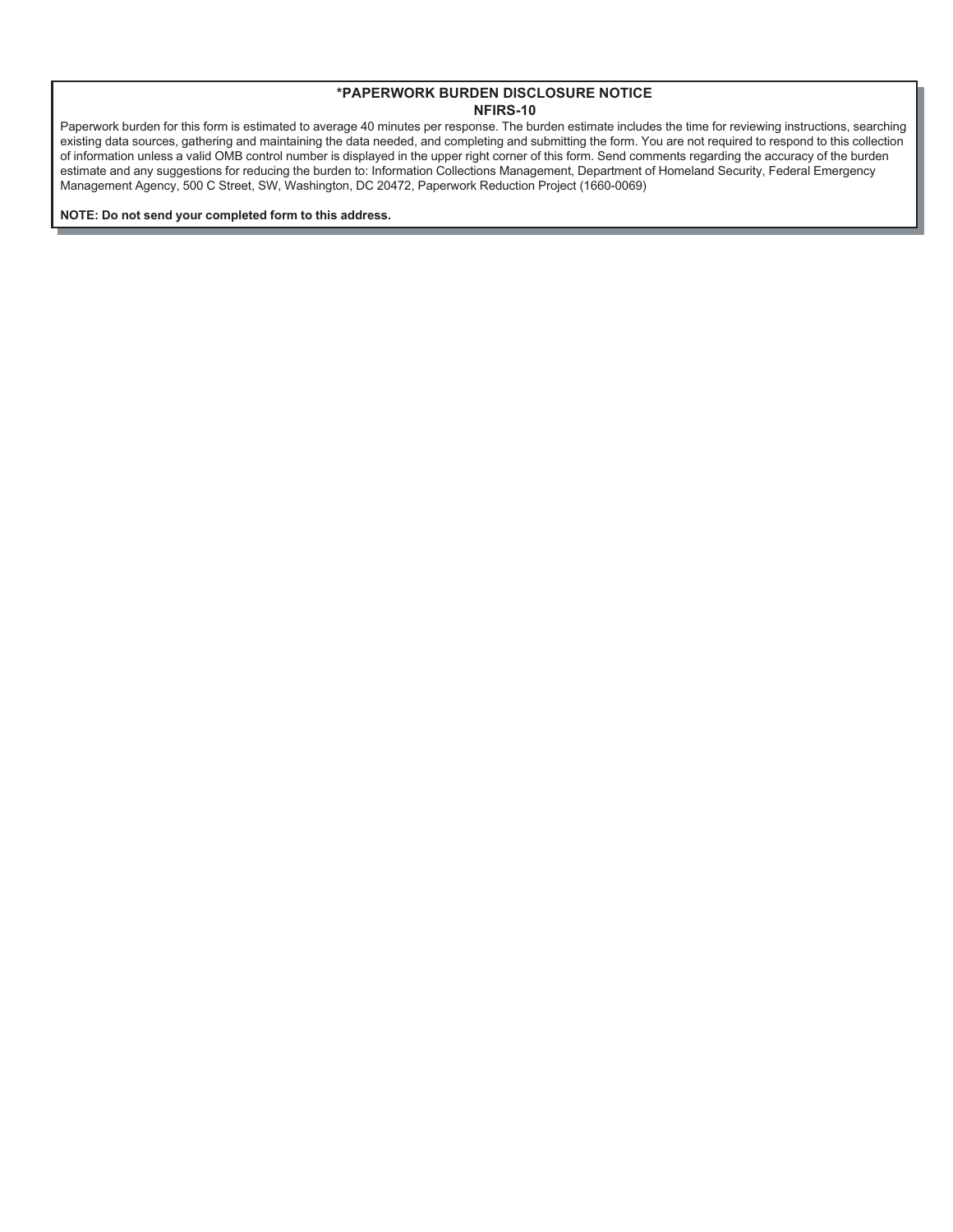| MM<br>DD<br>A<br><b>FDID</b><br><b>Incident Date</b><br>State                                                                                                                                                                                                                                                                                                                                                                                                                                                                                         | YYYY<br><b>NFIRS-11 ARSON</b><br>Delete<br>OMB 1660-0069<br>Expires 06/30/2009<br><b>Change</b><br>Station<br><b>Incident Number</b><br>Exposure<br>Paperwork Burden<br>☆<br>Notice on Back                                                                                                                                                                                                                                                                                                                                                                                                                                                                                                                                                                                                                                                                                                                                                                                                                                                                                                                                                                 |  |  |  |  |  |  |
|-------------------------------------------------------------------------------------------------------------------------------------------------------------------------------------------------------------------------------------------------------------------------------------------------------------------------------------------------------------------------------------------------------------------------------------------------------------------------------------------------------------------------------------------------------|-------------------------------------------------------------------------------------------------------------------------------------------------------------------------------------------------------------------------------------------------------------------------------------------------------------------------------------------------------------------------------------------------------------------------------------------------------------------------------------------------------------------------------------------------------------------------------------------------------------------------------------------------------------------------------------------------------------------------------------------------------------------------------------------------------------------------------------------------------------------------------------------------------------------------------------------------------------------------------------------------------------------------------------------------------------------------------------------------------------------------------------------------------------|--|--|--|--|--|--|
| <b>Agency Referred To</b><br>B<br>$\Box$ None<br>Street or Highway<br>Number<br>Prefix<br>Post Office Box<br>Apt./Suite/Room<br>ZIP Code<br><b>State</b>                                                                                                                                                                                                                                                                                                                                                                                              | Their case number<br>Agency name<br>Suffix<br>Their ORI<br><b>Street Type</b><br>City<br>Their Federal Identifier (FID)<br>Their FDID<br>Agency phone number                                                                                                                                                                                                                                                                                                                                                                                                                                                                                                                                                                                                                                                                                                                                                                                                                                                                                                                                                                                                |  |  |  |  |  |  |
| <b>Availability of Material First Ignited</b><br><b>Case Status</b><br>C<br>D<br>□ Investigation open<br><b>Closed with arrest</b><br>Transported to scene<br>4<br>□ Investigation closed<br>2<br>5<br><b>Closed with exceptional</b><br><b>Available at scene</b><br>l l<br>2.<br>3 □ Investigation inactive<br><b>Unknown</b><br>clearance<br>U<br>П                                                                                                                                                                                                |                                                                                                                                                                                                                                                                                                                                                                                                                                                                                                                                                                                                                                                                                                                                                                                                                                                                                                                                                                                                                                                                                                                                                             |  |  |  |  |  |  |
| <b>Suspected Motivation Factors</b><br>E<br>$\prod$ Extortion<br><b>Hate crime</b><br>11<br>22<br>I I<br>23<br>$\Box$ Institutional<br><b>Labor unrest</b><br>12<br>$\mathbf{I}$<br><b>Insurance fraud</b><br>$\Box$ Societal<br>24<br>13<br>Intimidation<br>$\prod$ Protest<br>31<br>14<br>Void contract/lease<br>32<br><b>Civil unrest</b><br>l I<br>15<br><b>Personal</b><br>41 ∐<br>21<br>l I                                                                                                                                                     | Check up to three factors<br><b>Burglary</b><br>□ Vanity/recognition<br>54<br>42<br><b>Homicide concealment</b><br>43 □ Thrills<br>61<br><b>Burglary concealment</b><br>44 Attention/sympathy<br>62<br><b>Auto theft concealment</b><br>Sexual excitement<br>63<br>45<br><b>Destroy records/evidence</b><br>51 $\Box$ Homicide<br>64<br><b>Other suspected motivation</b><br>$\Box$ Suicide<br>00<br>52<br><b>Unknown motivation</b><br>l 1<br><b>Fireplay/curiosity</b><br>UU<br>$\Box$ Domestic violence<br>53                                                                                                                                                                                                                                                                                                                                                                                                                                                                                                                                                                                                                                            |  |  |  |  |  |  |
| <b>Apparent Group Involvement</b><br>F<br><b>None</b><br>Check up to three factors<br>$\Box$ Terrorist group<br>2<br>Gang<br>Anti-government group<br>3<br>Outlaw motorcycle organization<br>I I<br>4<br><b>Organized crime</b><br>5<br>Racial/ethnic hate group<br>6<br>Religious hate group<br>8<br>Sexual preference hate group<br>$\Box$ Other group<br>0<br>$\Box$ Unknown<br>U.<br><b>Entry Method</b><br>G <sub>1</sub><br><b>Entry Method</b><br><b>Extent of Fire Involvement on Arrival</b><br>G <sub>2</sub><br>Extent of Fire Involvement | <b>Incendiary Devices</b><br>Н<br><b>CONTAINER</b><br>No container<br>Select one from each category<br><b>Box</b><br>17<br><b>Pressurized container</b><br>Bottle (glass)<br>11<br>14<br><b>Other Container</b><br>П<br>00<br>12<br><b>Bottle (plastic)</b><br>15<br>$\Box$ Can (not gas or fuel)<br>П.<br><b>Unknown</b><br><b>UU</b><br><b>Gasoline or fuel can</b><br>13<br>Jug<br>16<br>No device<br><b>IGNITION/DELAY DEVICE</b><br><b>Wick or fuse</b><br>11<br>Road flare/fuse<br>$12 \overline{ }$<br>Candle<br>18<br><b>Chemical component</b><br>П<br>13 Cigarette and matchbook<br>19<br>Trailer/streamer<br>14<br><b>Electronic component</b><br>$\mathbf{I}$<br>Open flame source<br>20<br>15 <sub>1</sub><br><b>Mechanical device</b><br>$\Box$ Other delay device<br>00<br>16 $\Box$<br><b>Remote control</b><br><b>UU</b> □ Unknown<br><b>FUEL</b><br><b>None</b><br>П<br>16 $\Box$ Pyrotechnic material<br>$\Box$ Ordinary combustibles<br>11<br>Explosive material<br>12<br>$\Box$ Flammable gas<br>17<br><b>Other material</b><br>14 $\Box$ Ignitable liquid<br>00 <sup>1</sup><br>$\Box$<br><b>UU</b> □ Unknown<br>15   Ignitable solid |  |  |  |  |  |  |
| <b>Other Investigative Information</b><br>J<br>Check all that apply<br>1<br>1<br><b>Code violations</b><br>2<br>2<br><b>Structure for sale</b><br>3<br>П<br>3<br><b>Structure vacant</b><br>4<br>4<br><b>Other crimes involved</b><br>5<br>5<br><b>Illicit drug activity</b><br>6<br>6<br><b>Change in insurance</b><br>7<br>7<br><b>Financial problem</b><br>0<br>П<br>8<br><b>Criminal/civil actions pending</b>                                                                                                                                    | <b>Property Ownership</b><br><b>Initial Observations</b><br>K<br>Check all that apply<br>5 Fire department forced entry<br>$1 \square$ Windows ajar<br><b>Private</b><br>2 □ Doors ajar<br>6 □ Entry forced prior to FD arrival<br>City, town, village, local<br>3 □ Doors locked<br>7 Security system activated<br><b>County or parish</b><br>4 Doors unlocked 8 Security system present<br><b>State or province</b><br>(not activated)<br>Federal<br><b>Laboratory Used</b><br>Foreign<br>Check all that apply<br>None<br><b>Military</b><br>$1$ $\Box$ Local<br>5 □ Other<br>6 $\Box$ Private<br>Other<br>$3 \Box$ ATF<br>$2 \Box$ State<br>$4 \Box$ FBI<br><b>Federal</b><br>NFIRS-11 Revision 01/01/07                                                                                                                                                                                                                                                                                                                                                                                                                                                 |  |  |  |  |  |  |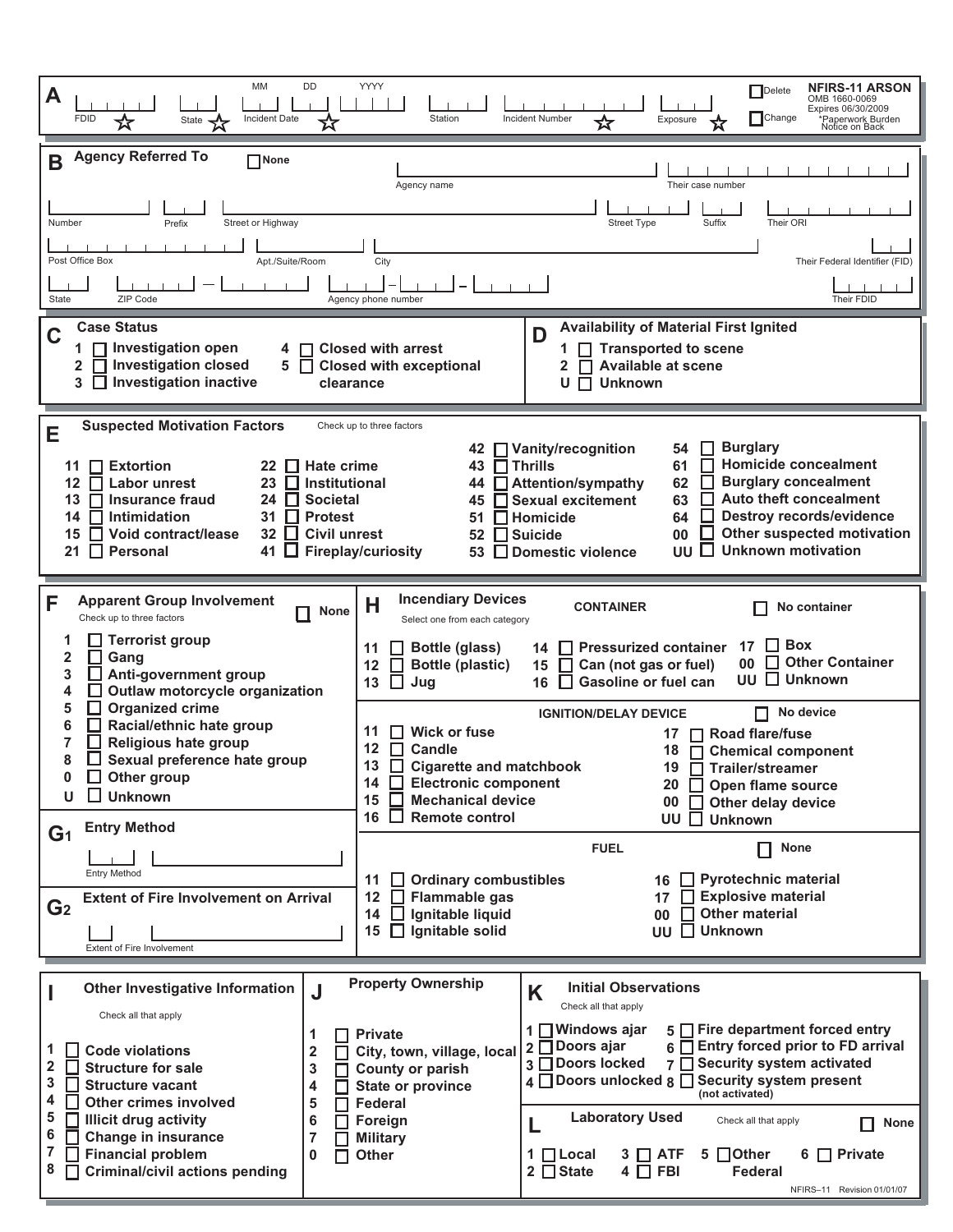| <b>YYYY</b><br>MM<br><b>DD</b><br>A<br><b>FDID</b><br>Incident Date<br>Station<br>State 2<br>☆                                                                                                                                                                                                                                                                                                                                               | NFIRS-11<br>Delete<br><b>Juvenile</b><br>$\Box$ Change<br><b>Incident Number</b><br><b>Firesetter</b><br>Exposure<br>☆                                                                                                                                                                                                                                                                                                                                                                                                                                                   |  |  |  |  |  |
|----------------------------------------------------------------------------------------------------------------------------------------------------------------------------------------------------------------------------------------------------------------------------------------------------------------------------------------------------------------------------------------------------------------------------------------------|--------------------------------------------------------------------------------------------------------------------------------------------------------------------------------------------------------------------------------------------------------------------------------------------------------------------------------------------------------------------------------------------------------------------------------------------------------------------------------------------------------------------------------------------------------------------------|--|--|--|--|--|
| <b>Age or Date of Birth</b><br>M <sub>2</sub><br><b>Complete this section</b><br>if the person involved in<br>Age (in years)<br>the ignition of the fire<br><b>OR</b><br>was a child or Juvenile<br>under the age of 18<br>Month<br>Dav<br>Year<br><b>Subject Number</b><br>M <sub>1</sub><br>Gender<br>Complete a separate Section M<br>M <sub>3</sub><br>form for each juvenile                                                            | <b>Family Type</b><br>Race<br>M <sub>6</sub><br>M <sub>4</sub><br>1<br>White<br>$\overline{2}$<br><b>Black, African American</b><br>Single parent<br>1<br>3<br>American Indian, Alaska<br><b>Native</b><br>$\Box$ Foster parent(s)<br>2<br>Asian<br>4<br>$\Box$ Two-parent family<br>3<br><b>Native Hawaiian, Other</b><br>5<br><b>Pacific Islander</b><br><b>Extended family</b><br>4<br>Other, multiracial<br>0<br><b>Undetermined</b><br>U<br>$\Box$ No family unit<br>N<br><b>Ethnicity</b><br>Other family type<br>0<br>M <sub>5</sub><br>$\Box$ Hispanic or Latino |  |  |  |  |  |
| $2 \nightharpoonup$ Female<br>$1 \square$ Male<br><b>Subject Number</b><br><b>Motivation/Risk Factors</b><br>Check only one of codes 1-3<br>M <sub>7</sub><br>and then all others (4-9)<br>that apply                                                                                                                                                                                                                                        | $\Box$ Unknown<br>U<br>0<br><b>Non Hispanic or Latino</b><br>ப<br><b>Disposition of Person Under 18</b><br>$M_8$                                                                                                                                                                                                                                                                                                                                                                                                                                                         |  |  |  |  |  |
| Mild curiosity about fire<br>Moderate curiosity about fire<br>$\overline{2}$<br>3<br><b>Extreme curiosity about fire</b><br>Diagnosed (or suspected) ADD/ADHD<br>4<br>History of trouble outside school<br>5<br>History of stealing or shoplifting<br>6<br>History of physically assaulting others<br>$\overline{7}$<br><b>History of fireplay or firesetting</b><br>8<br><b>Transiency</b><br>9<br><b>Other</b><br>0<br><b>Unknown</b><br>U | Handled within department<br>1<br>Released to parent/guardian<br>$\overline{2}$<br><b>Referred to other authority</b><br>3<br>Referred to treatment/counseling program<br>4<br>Arrested, charged as adult<br>5<br>Referred to firesetter intervention program<br>6<br><b>Other</b><br>0<br><b>Unknown</b><br>п                                                                                                                                                                                                                                                           |  |  |  |  |  |
| Remarks (local use)<br>N                                                                                                                                                                                                                                                                                                                                                                                                                     | *PAPERWORK BURDEN DISCLOSURE NOTICE<br>NFIRS-11<br>Paperwork burden for this form is estimated to average 75 minutes per response. The<br>burden estimate includes the time for reviewing instructions, searching existing data                                                                                                                                                                                                                                                                                                                                          |  |  |  |  |  |

| *PAPERWORK BURDEN DISCLOSURE NOTICE<br>NFIRS-11<br>Paperwork burden for this form is estimated to average 75 minutes per response. The<br>burden estimate includes the time for reviewing instructions, searching existing data<br>sources, gathering and maintaining the data needed, and completing and submitting<br>the form. You are not required to respond to this collection of information unless a valid<br>OMB control number is displayed in the upper right corner of this form. Send comments<br>regarding the accuracy of the burden estimate and any suggestions for reducing the<br>burden to: Information Collections Management, Department of Homeland Security,<br>Federal Emergency Management Agency, 500 C Street, SW, Washington, DC 20472,<br>Paperwork Reduction Project (1660-0069)<br>NOTE: Do not send your completed form to this address. |
|---------------------------------------------------------------------------------------------------------------------------------------------------------------------------------------------------------------------------------------------------------------------------------------------------------------------------------------------------------------------------------------------------------------------------------------------------------------------------------------------------------------------------------------------------------------------------------------------------------------------------------------------------------------------------------------------------------------------------------------------------------------------------------------------------------------------------------------------------------------------------|
|                                                                                                                                                                                                                                                                                                                                                                                                                                                                                                                                                                                                                                                                                                                                                                                                                                                                           |
|                                                                                                                                                                                                                                                                                                                                                                                                                                                                                                                                                                                                                                                                                                                                                                                                                                                                           |
|                                                                                                                                                                                                                                                                                                                                                                                                                                                                                                                                                                                                                                                                                                                                                                                                                                                                           |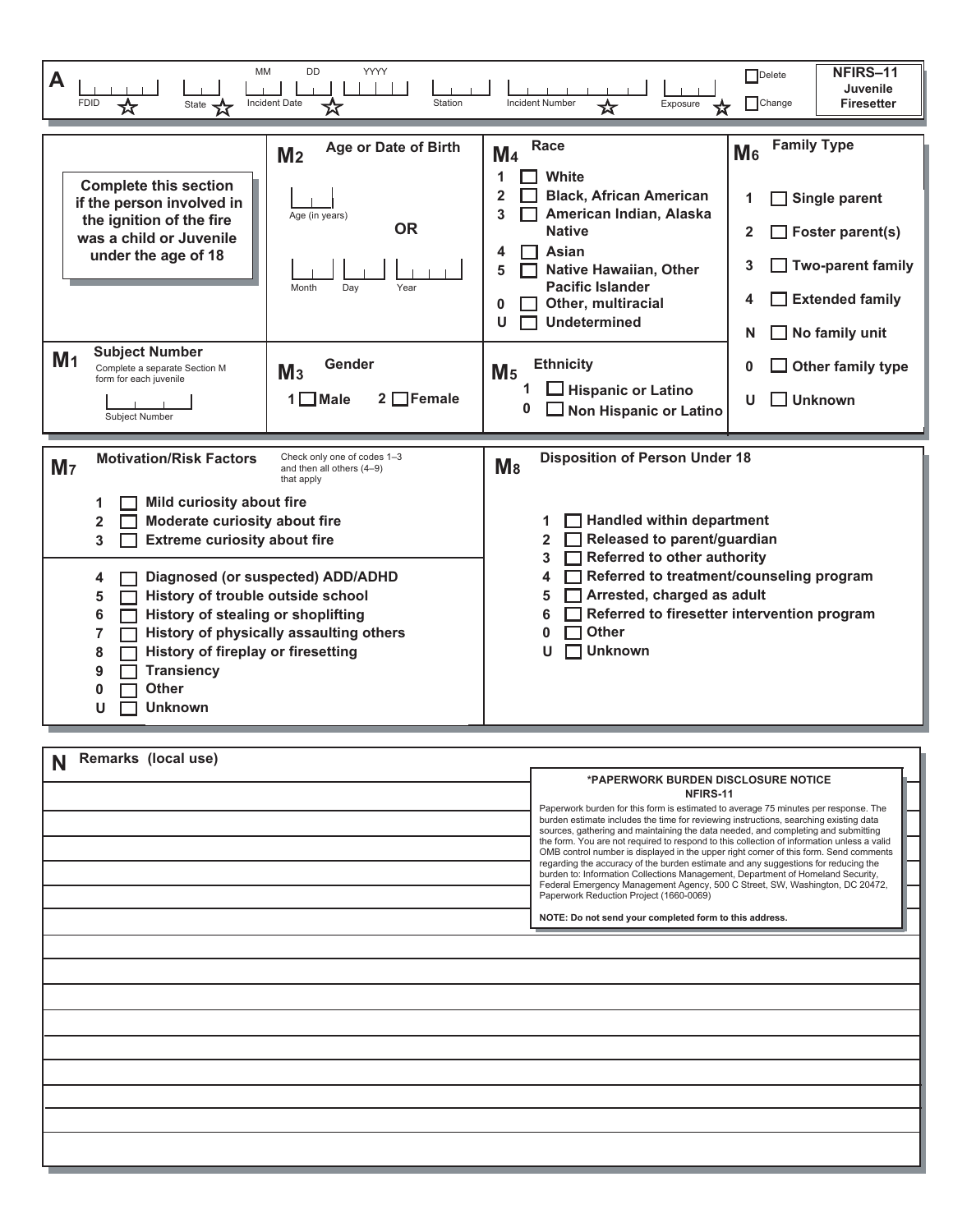| A<br><b>FDID</b>                                                                                                                   | MM<br>DD<br>YYYY<br>Incident Date<br>Station<br><b>Incident Number</b><br>State $\blacktriangleleft$                                                                           | <b>NFIRS-1S SUPPLEMENTAL</b><br>OMB 1660-0069<br>Delete<br>Expires 06/30/2009<br>*Paperwork Burden<br>Notice on Back<br>Exposure<br>Change |
|------------------------------------------------------------------------------------------------------------------------------------|--------------------------------------------------------------------------------------------------------------------------------------------------------------------------------|--------------------------------------------------------------------------------------------------------------------------------------------|
| <b>Person/Entity Involved</b><br>K <sub>1</sub><br><b>Local Option</b>                                                             | Business Name (if applicable)                                                                                                                                                  | Phone Number<br>Area Code                                                                                                                  |
| Check this box if<br>same address as<br>incident location.<br>Then skip these three<br>duplicate address<br>lines.                 | First Name<br>MI<br>Mr., Ms., Mrs.<br>Street or Highway<br>Number<br>Prefix<br>Apt./Suite/Room<br>Post Office Box<br>City                                                      | Suffix<br>Last Name<br><b>Street Type</b><br>Suffix                                                                                        |
|                                                                                                                                    | ZIP Code<br>State                                                                                                                                                              |                                                                                                                                            |
| <b>Person/Entity Involved</b><br>K <sub>1</sub><br>Local Option                                                                    | Business Name (if applicable)                                                                                                                                                  | Phone Number<br>Area Code                                                                                                                  |
| Check this box if<br>same address as<br>incident location.<br>Then skip these<br>these duplicate<br>address lines.                 | <b>First Name</b><br>MI<br>Mr., Ms., Mrs.<br>Street or Highway<br>Number<br>Prefix                                                                                             | Suffix<br>Last Name<br><b>Street Type</b><br>Suffix                                                                                        |
|                                                                                                                                    | Apt./Suite/Room<br>Post Office Box<br>City<br>State<br>ZIP Code                                                                                                                |                                                                                                                                            |
| <b>Person/Entity Involved</b><br>K <sub>1</sub>                                                                                    | Business Name (if applicable)                                                                                                                                                  | Area Code<br>Phone Number                                                                                                                  |
| Local Option<br>Check this box if<br>same address as<br>incident location.<br>Then skip these three<br>duplicate address<br>lines. | First Name<br>Mr., Ms., Mrs.<br>MI<br>Street or Highway<br>Number<br>Prefix<br>Post Office Box<br>Apt./Suite/Room<br>City<br>1111111<br>$\mathbf{1}$ $\mathbf{1}$ $\mathbf{1}$ | Suffix<br>Last Name<br><b>Street Type</b><br>Suffix                                                                                        |
|                                                                                                                                    | State<br>ZIP Code                                                                                                                                                              |                                                                                                                                            |
| <b>Person/Entity Involved</b><br>K <sub>1</sub><br><b>Local Option</b>                                                             | Business Name (if applicable)                                                                                                                                                  | Area Code<br>Phone Number                                                                                                                  |
| Check this box if<br>same address as<br>incident location.<br>Then skip these three<br>duplicate address<br>lines.                 | First Name<br>MI<br>Mr., Ms., Mrs.<br>Prefix<br>Number<br>Street or Highway                                                                                                    | Suffix<br>Last Name<br>Suffix<br><b>Street Type</b>                                                                                        |
|                                                                                                                                    | Post Office Box<br>Apt./Suite/Room<br>City<br>ZIP Code<br>State                                                                                                                |                                                                                                                                            |
| <b>Person/Entity Involved</b><br>K <sub>1</sub>                                                                                    | Business Name (if applicable)                                                                                                                                                  | Area Code<br>Phone Number                                                                                                                  |
| Local Option<br>Check this box if<br>same address as<br>incident location.<br>Then skip these three<br>duplicate address<br>lines. | First Name<br>MI<br>Mr., Ms., Mrs.<br>Street or Highway<br>Prefix<br>Number                                                                                                    | Suffix<br>Last Name<br><b>Street Type</b><br>Suffix                                                                                        |
|                                                                                                                                    | Post Office Box<br>Apt./Suite/Room<br>City                                                                                                                                     |                                                                                                                                            |
|                                                                                                                                    | ZIP Code<br>State                                                                                                                                                              | NFIRS-1S Revision 01/01/07                                                                                                                 |